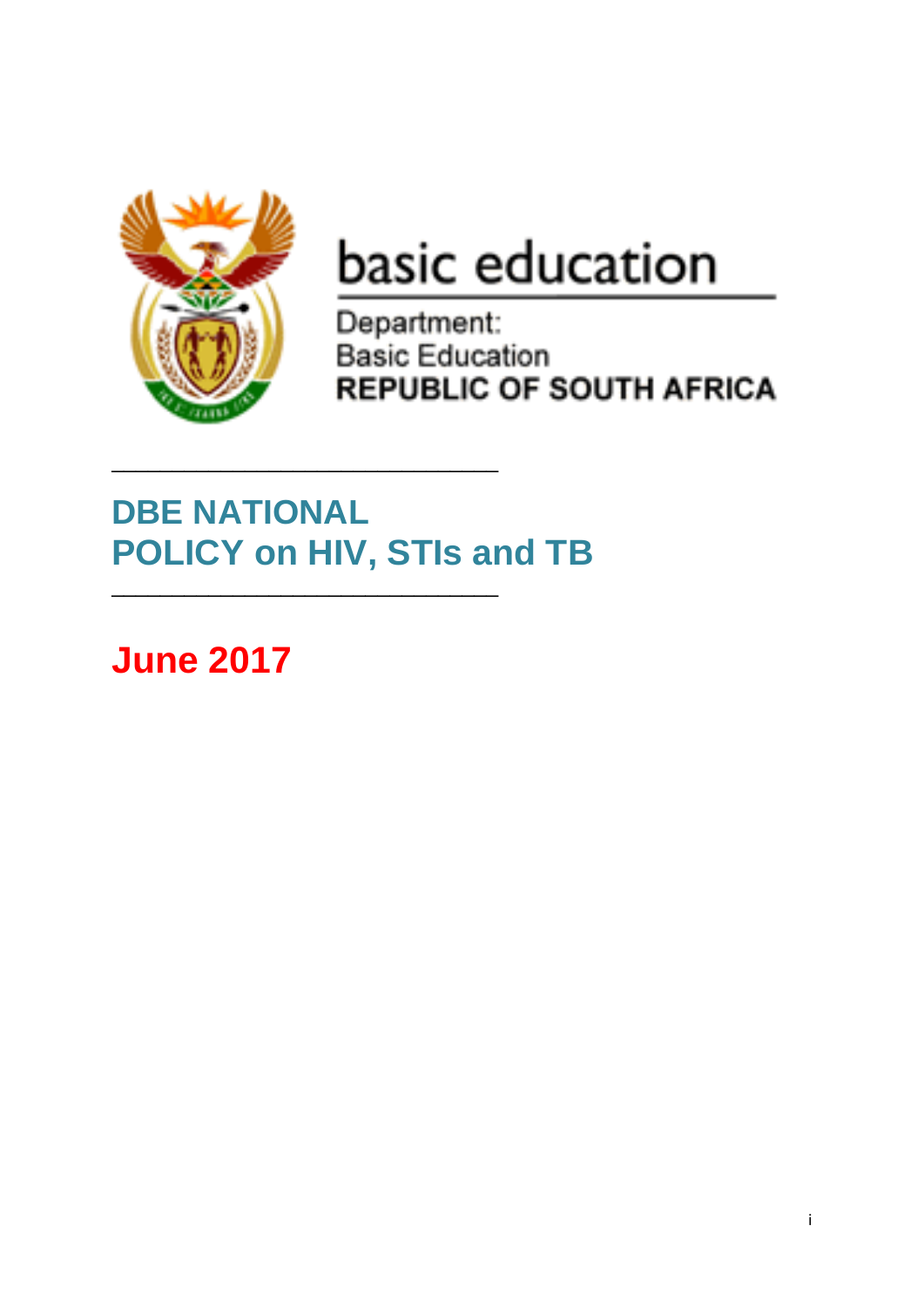# **DBE SCHEDULE AND REGULATORY REQUIREMENTS**

To be provided by DBE Legal Services: Example of 1999 Policy:

Government Gazette Vol. XXX, No. XXXXX, 15 June 2017 GENERAL NOTICE Notice XXXX of 2017 Department of Basic Education National Education Policy Act, 1996 (No.27 of 1996)

NATIONAL POLICY ON HIV, STIs and TB FOR LEARNERS, EDUCATORS, SCHOOL SUPPORT STAFF AND OFFICIALS IN PRIMARY AND SECONDARY SCHOOLS IN SOUTH AFRICA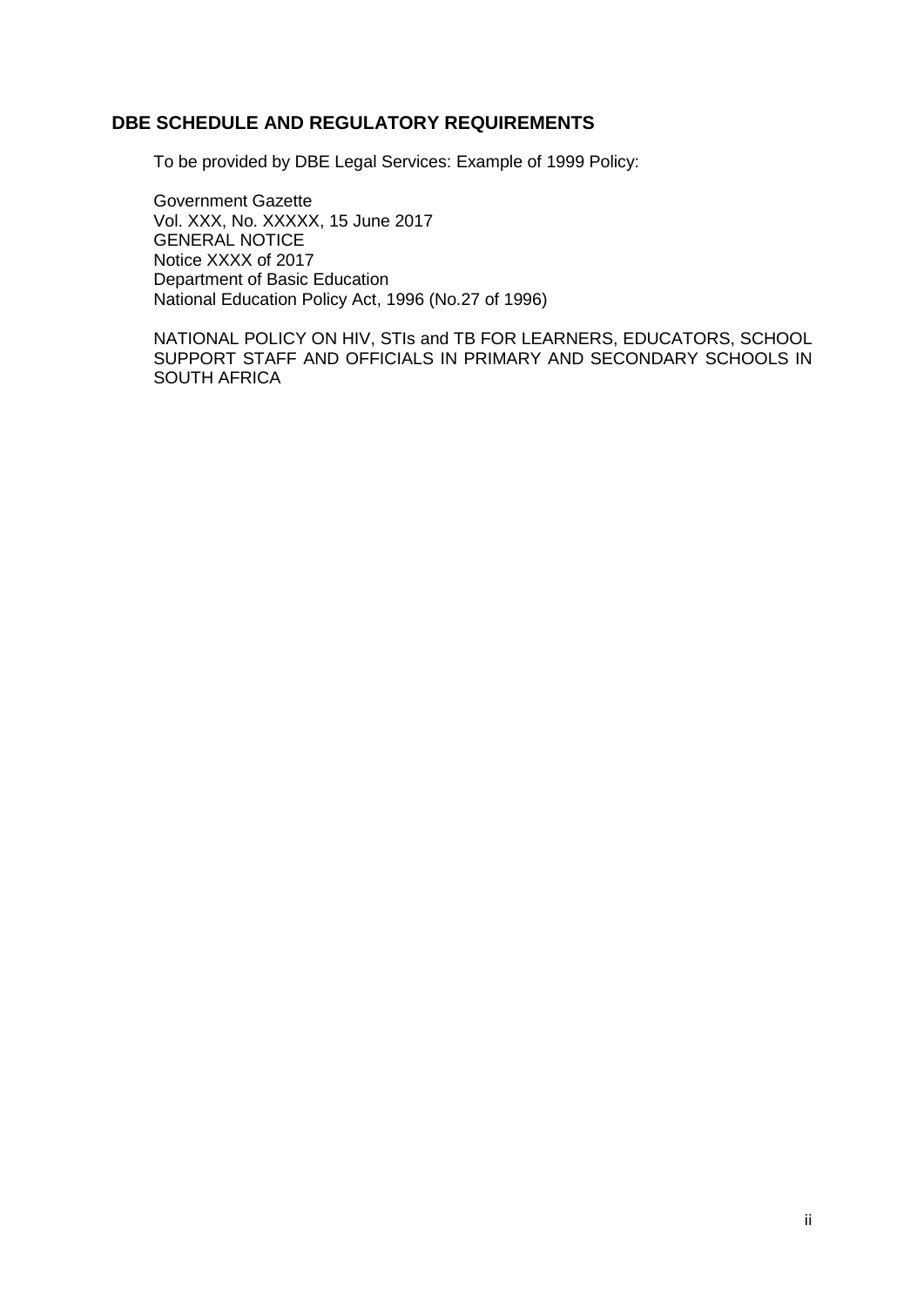# **TABLE OF CONTENTS**

| $\mathbf{1}$   |                                                                            |  |
|----------------|----------------------------------------------------------------------------|--|
| $\overline{2}$ |                                                                            |  |
| 3              | 2.1                                                                        |  |
| 4              |                                                                            |  |
| 5              |                                                                            |  |
| 6              | 5.1<br>5.2<br>5.3<br>5.4<br>5.5<br>5.6<br>5.7<br>5.8<br>5.9<br>5.10<br>6.1 |  |
|                | 6.1.1                                                                      |  |
|                | 6.1.2                                                                      |  |
|                | 6.1.3                                                                      |  |
|                | 6.1.4                                                                      |  |
|                | 6.1.5                                                                      |  |
|                | 6.1.6                                                                      |  |
|                | 6.1.7                                                                      |  |
|                | 6.2<br>6.2.1                                                               |  |
|                | 6.2.2                                                                      |  |
|                | 6.2.3                                                                      |  |
|                | 6.2.4                                                                      |  |
|                | 6.2.5                                                                      |  |
|                | 6.2.6                                                                      |  |
|                | 6.2.7                                                                      |  |
|                | 6.2.8                                                                      |  |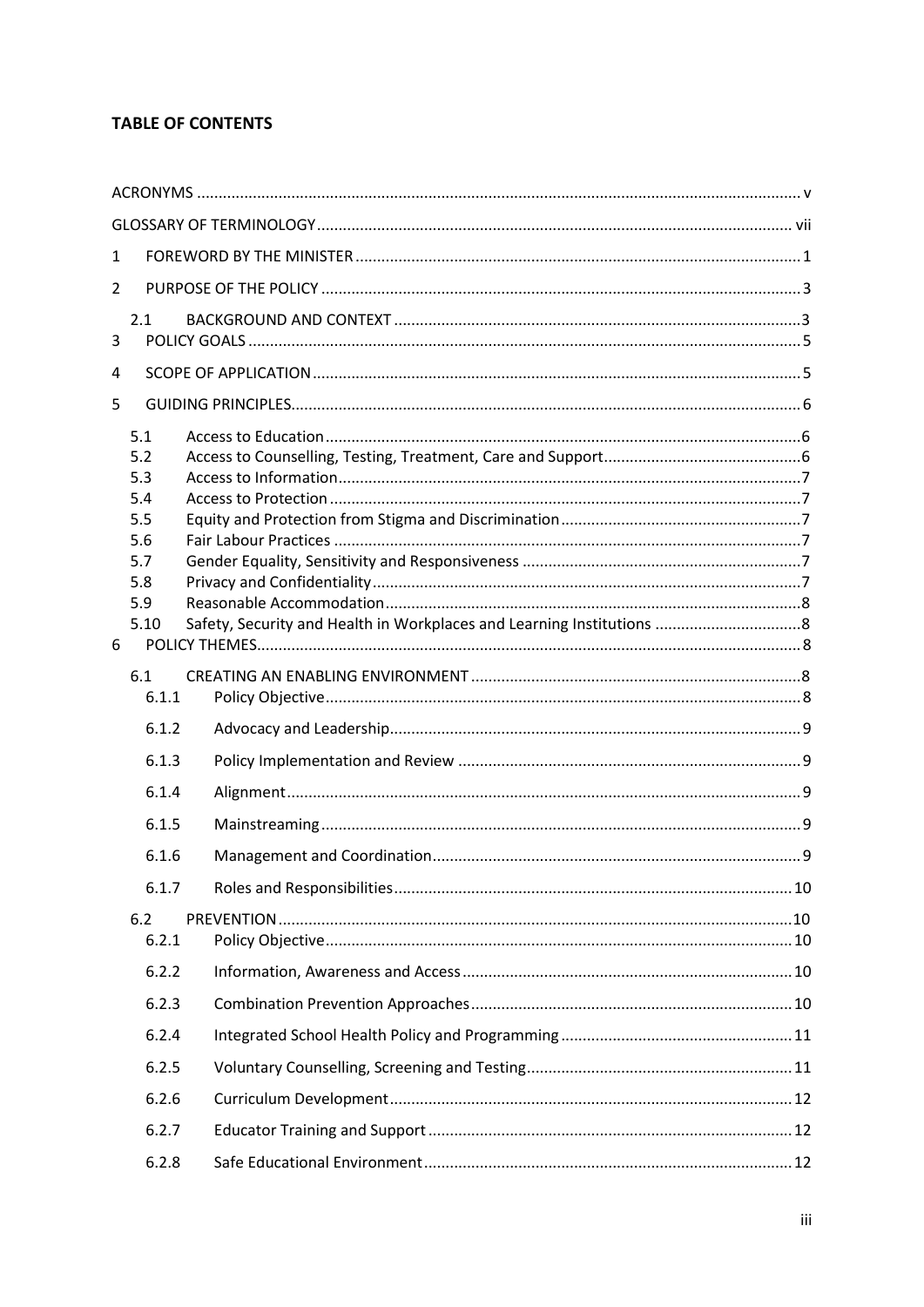| 6.3 | 6.3.1 |                                                                        |  |
|-----|-------|------------------------------------------------------------------------|--|
|     | 6.3.2 |                                                                        |  |
|     | 6.3.3 | Treatment, Care, Counselling and Support for Learners and Employees 13 |  |
|     | 6.3.4 |                                                                        |  |
|     | 6.3.5 |                                                                        |  |
|     | 6.3.6 |                                                                        |  |
| 6.4 | 6.4.1 |                                                                        |  |
|     | 6.4.2 |                                                                        |  |
|     | 6.4.3 |                                                                        |  |
|     | 6.4.4 |                                                                        |  |
|     | 6.4.5 |                                                                        |  |
| 6.5 | 6.5.1 |                                                                        |  |
|     | 6.5.2 |                                                                        |  |
|     | 6.5.3 |                                                                        |  |
|     | 6.5.4 |                                                                        |  |
|     | 6.5.5 |                                                                        |  |
|     | 6.5.6 |                                                                        |  |
|     | 6.5.7 |                                                                        |  |
| 6.6 | 6.6.1 |                                                                        |  |
|     |       |                                                                        |  |
|     | 6.6.3 |                                                                        |  |
|     | 6.6.4 |                                                                        |  |
|     | 6.6.5 |                                                                        |  |
|     | 6.6.6 |                                                                        |  |
|     | 6.6.7 |                                                                        |  |
|     | 6.6.8 |                                                                        |  |
|     |       |                                                                        |  |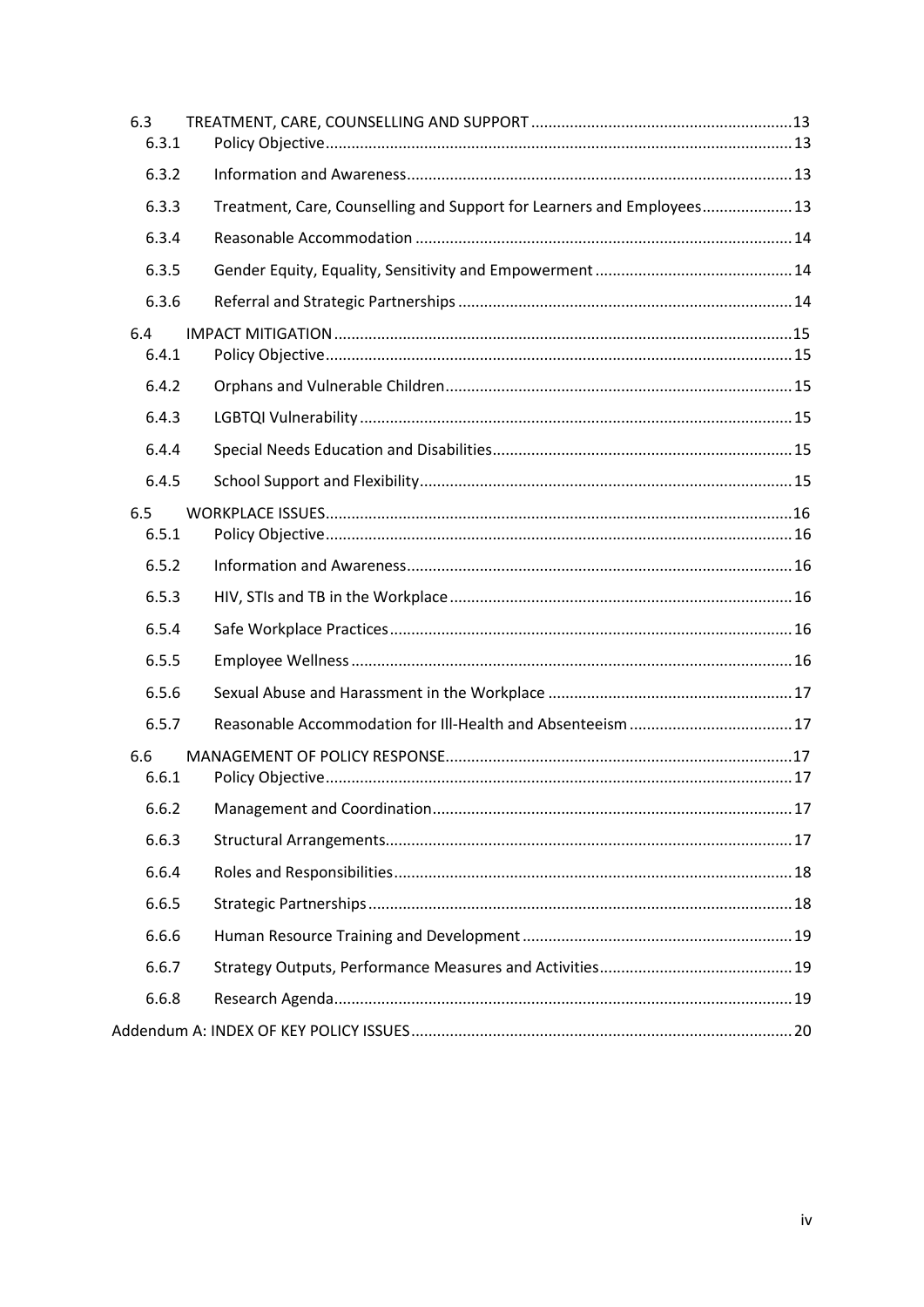# <span id="page-4-0"></span>**ACRONYMS**

| <b>AIDS</b>     | Acquired Immune Deficiency Syndrome                                     |
|-----------------|-------------------------------------------------------------------------|
| ART             | <b>Antiretroviral Therapy</b>                                           |
| <b>ARV</b>      | Antiretroviral                                                          |
| ASRH&R          | Adolescent Sexual and Reproductive Health and Rights                    |
| <b>ASRHR FS</b> | National Adolescent Sexual and Reproductive Health and Rights Framework |
|                 | Strategy                                                                |
| <b>CAPS</b>     | <b>Curriculum Assessment Policy Statements</b>                          |
| <b>CART</b>     | <b>Combination Antiretroviral Therapy</b>                               |
| <b>CPTD</b>     | <b>Continuing Professional Teacher Development</b>                      |
| <b>CSE</b>      | <b>Comprehensive Sexuality Education</b>                                |
| <b>CSW</b>      | Commission on the Status of Women (of the United Nations)               |
| <b>CSTL</b>     | Care and Support for Teaching and Learning                              |
| <b>DBE</b>      | Department of Basic Education                                           |
| <b>DHET</b>     | Department of Higher Education and Training                             |
| <b>DOE</b>      | Department of Education                                                 |
| <b>DOH</b>      | Department of Health                                                    |
| <b>DoW</b>      | Department of Women                                                     |
| <b>DPSA</b>     | Department of Public Service and Administration                         |
| <b>DSD</b>      | Department of Social Development                                        |
| <b>DWCPD</b>    | Department of Women, Children and People with Disabilities              |
| EAP             | Employee Assistance Programme                                           |
| EFA             | <b>Education for All</b>                                                |
| <b>EHW</b>      | <b>Employee Health and Wellness</b>                                     |
| eMTCT           | Elimination of Mother to Child Transmission (of HIV)                    |
| <b>ELRC</b>     | <b>Education Labour Relations Council</b>                               |
| XDR-TB          | <b>Extensively Drug-Resistant Tuberculosis</b>                          |
| <b>GET</b>      | <b>General Education and Training</b>                                   |
| <b>GBV</b>      | <b>Gender-Based Violence</b>                                            |
| <b>HCT</b>      | <b>HIV Counselling and Testing</b>                                      |
| <b>HEDCOM</b>   | Heads of Education Departments Committee                                |
| HIV             | Human Immunodeficiency Virus                                            |
| <b>HPS</b>      | <b>Health Promoting Schools</b>                                         |
| <b>HSRC</b>     | Human Sciences Research Council                                         |
| <b>HTS</b>      | <b>HIV Testing Services</b>                                             |
| INP             | <b>Integrated Nutrition Programme</b>                                   |
| <b>IPET</b>     | <b>Initial Professional Education of Teachers</b>                       |
| <b>ISHP</b>     | <b>Integrated School Health Policy</b>                                  |
| <b>LGBTQIA</b>  | Lesbian, Gay, Bisexual, Transgender, Queer, Questioning, Intersex and   |
|                 | Asexual                                                                 |
| LO.             | <b>Life Orientation</b>                                                 |
| <b>LS</b>       | <b>Life Skills</b>                                                      |
| <b>LTSM</b>     | Learner Teacher Support Material                                        |
| MDR-TB          | <b>Multi-Drug Resistant Tuberculosis</b>                                |
| M&E             | Monitoring and Evaluation                                               |
| <b>MMC</b>      | <b>Medical Male Circumcision</b>                                        |
| <b>MSM</b>      | Men who have Sex with Men                                               |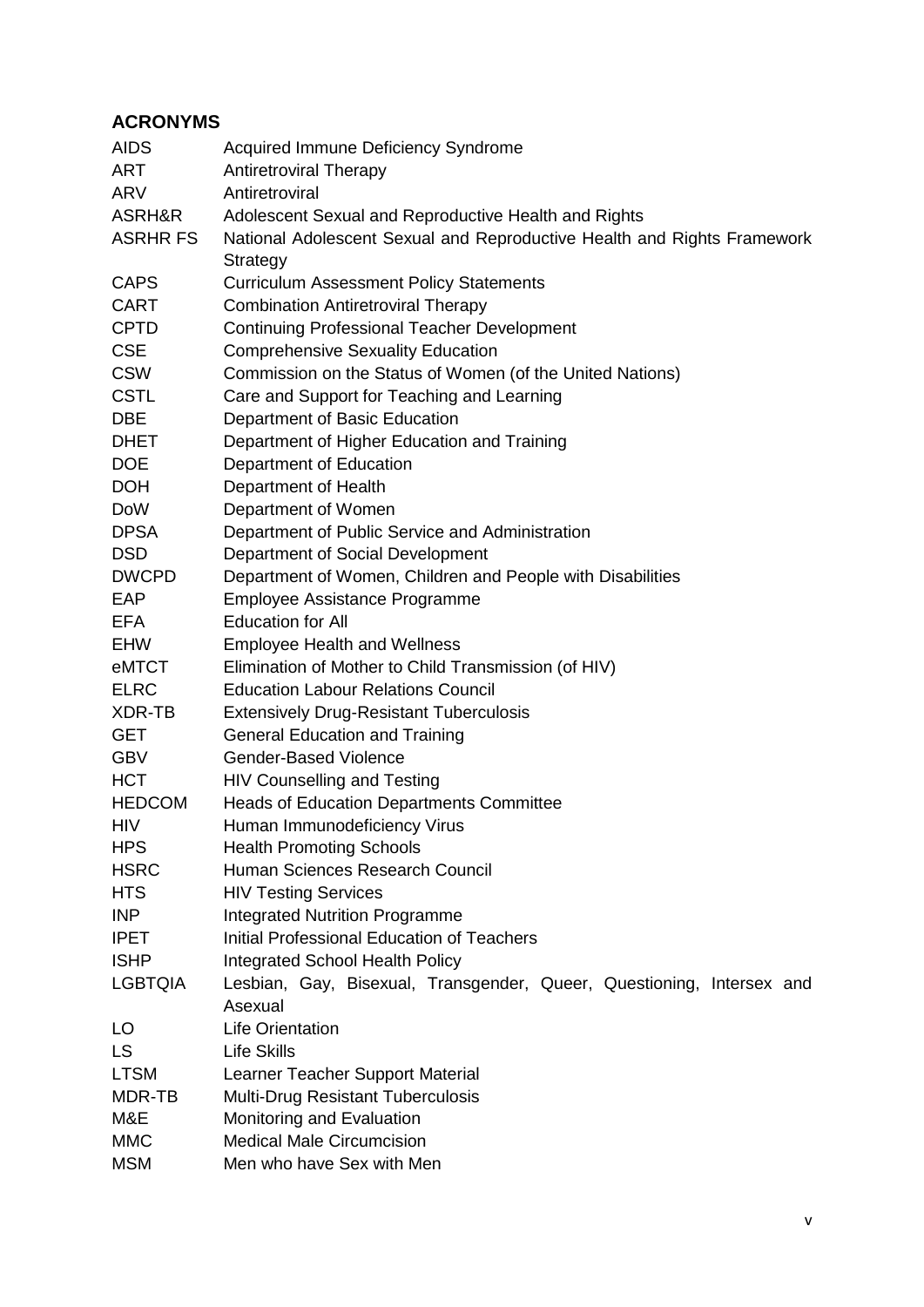| <b>MTSF</b>     | Medium Term Strategic Framework                                            |
|-----------------|----------------------------------------------------------------------------|
| <b>NCS</b>      | <b>National Curriculum Statement</b>                                       |
| NGO(s)          | Non-Governmental Organisation(s)                                           |
| <b>NSNP</b>     | National School Nutrition Programme                                        |
| <b>NSP</b>      | National Strategic Plan on HIV, STIs and TB (2012-2016) and/or (2017-2022) |
| <b>OHS</b>      | Occupational Health and Safety                                             |
| <b>OVC</b>      | Orphans and Vulnerable Children                                            |
| <b>PEP</b>      | Post-Exposure Prophylaxis                                                  |
| <b>PILIR</b>    | Policy on Incapacity Leave and III-Health Retirement                       |
| <b>PLHIV</b>    | People Living with HIV                                                     |
| <b>PMTCT</b>    | Prevention of Mother to Child Transmission (of HIV)                        |
| PrEP            | Pre-Exposure Prophylaxis                                                   |
| <b>PSS</b>      | <b>Psychological Support Services</b>                                      |
| <b>SADC</b>     | Southern African Development Community                                     |
| <b>SANAC</b>    | South African National AIDS Council                                        |
| <b>SGBs</b>     | <b>School Governing Bodies</b>                                             |
| <b>SHERQ</b>    | Safety, Health, Environment, Risk and Quality                              |
| <b>SRH</b>      | Sexual and Reproductive Health                                             |
| SRH(S)          | Sexual and Reproductive Health (Services)                                  |
| STI(s)          | Sexually Transmitted Infection(s)                                          |
| <b>SDGs</b>     | Sustainable Development Goals, formerly Millennium Development Goals       |
| TВ              | <b>Tuberculosis</b>                                                        |
| <b>UNESCO</b>   | United Nations Educational, Scientific and Cultural Organisation           |
| <b>UNAIDS</b>   | Joint United Nations Programme on HIV&AIDS                                 |
| <b>UNDP</b>     | United Nations Development Programme                                       |
| <b>UNGASS</b>   | United Nations General Assembly Special Session                            |
| <b>UN Women</b> | United Nations Entity for Gender Equality and the Empowerment of Women     |
| <b>VCT</b>      | Voluntary HIV Counselling and Testing                                      |
| <b>WB</b>       | <b>World Bank</b>                                                          |
| <b>WHO</b>      | World Health Organization                                                  |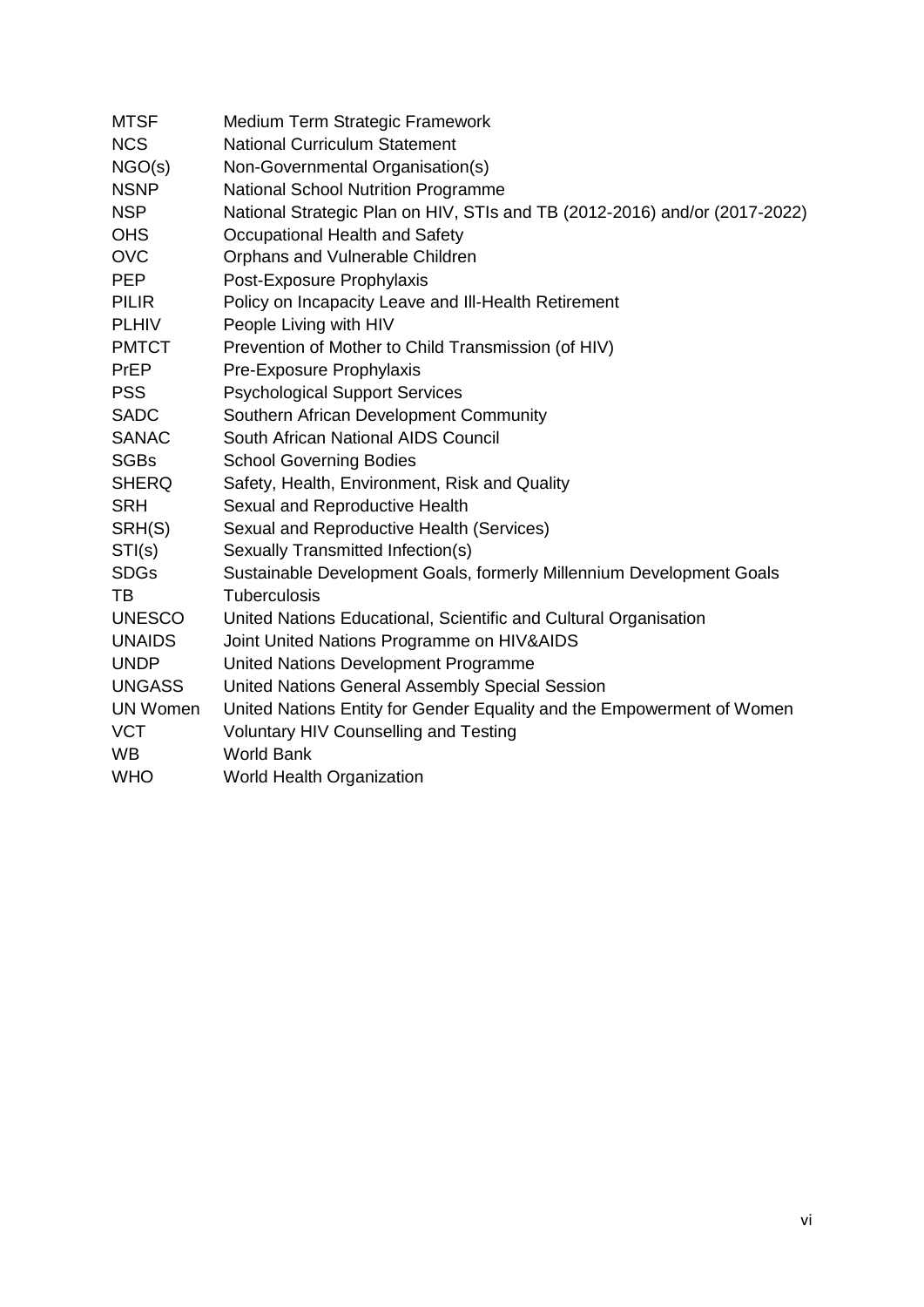# <span id="page-6-0"></span>**GLOSSARY OF TERMINOLOGY**

**Access to Contraception and HIV Testing**: In terms of the Children's Act of 2005 (Act No. 38 of 2005) and the Sexual Offences and Related Matters Amendment Act, 2007, adolescents above the age of 12 can have access to contraceptives and HIV testing without the need for parental approval. The Act stipulates that every person of reproductive age should have such access and recognises that children may be sexually active at a very young age.

**Basic Education Sector**: Although Basic Education is not defined in the Constitution of the Republic of South Africa 1996, the Constitution provides for the *right* to it. Unlike other rights, this right to education is not subject to any limitation. Nor is it defined in most constitutions elsewhere in the world although the World Declaration on Education for All (World Declaration) states that it refers to the sector responsible for basic learning needs. The Basic Education Sector is defined here as being responsible for providing access to public and private education from Grade R to Grade 12, as well as adult literacy programmes. It stops short of higher or further education. In other words, it covers the period from first entry to education (Grade R) to matriculation (Grade 12).

**Basic Education System**: This refers to the managed system of delivering basic education nationally – a Constitutional obligation for the Department of Basic Education – including the provision of personnel, administration, support, monitoring, examinations, reporting, infrastructure, materials and other requirements necessary to teach and educate learners from Grade R to Grade 12.

**Combination HIV Prevention**: The combination prevention approach seeks to achieve maximum impact on HIV prevention by combining behavioural, biomedical and structural strategies that are rights-based and evidence-informed, in the context of a well-researched and understood local epidemic.

**Community Sector Strengthening**: This refers to initiatives that contribute to the development and/or strengthening of community-based organisations in order to increase knowledge of and access to improved health service delivery.

**Comprehensive Sexuality Education:** Age-appropriate, culturally relevant approach to teaching about sex and relationships by providing scientifically accurate, realistic, noniudamental information. Comprehensive Sexuality Education (CSE) provides opportunities to explore one's own values and attitudes, and to build decision-making, communication and risk reduction skills about many aspects of sexuality. CSE emphasises an approach that encompasses the full range of information, skills and values to enable young people to exercise their sexual and reproductive rights and to make decisions about their health and sexuality (UNESCO 2009).

**Contact Investigation/Tracing**: This involves the identification and screening of persons who are known to have been in close contact with patients with active TB. In most cases, the screening is symptomatic and seeks to establish if the learner, educator, support staff member or official concerned is coughing, losing weight or has an unexplained fever. Those who are symptomatic would then require further testing at a health facility to exclude TB disease.

**Counselling**: A confidential dialogue between a client and trained counsellor intended to enable the client to cope with stress and take personal decisions related, for example, to HIV, STIs and TB. Counselling may be provided by a health professional or trained lay counsellor.

**Discrimination**: Discrimination refers to any form of arbitrary distinction, exclusion, or restriction affecting a person, usually but not only by virtue of an inherent personal characteristic or perceived belonging to a particular group (in the case of AIDS, a person's confirmed or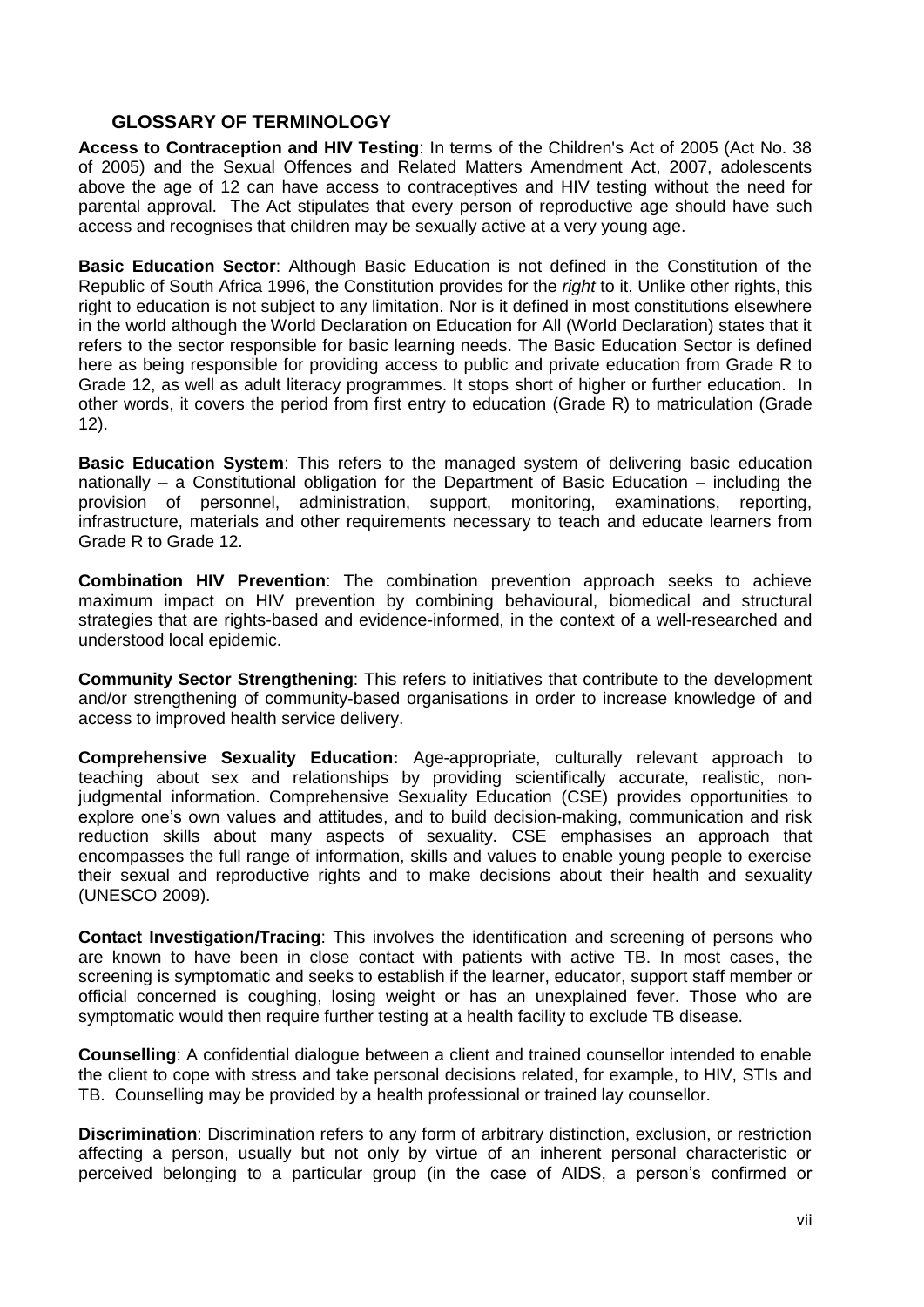suspected HIV-positive status), irrespective of whether or not there is any justification for these measures. The term 'stigmatisation and discrimination' has been accepted in everyday speech and writing and may be treated as plural.

**Education and/or Learning Institutions**: Used interchangeably with the term 'school' where appropriate and should not be confused with more traditional referral to Institutions of Higher Learning. The term 'institutional' is often used to refer to policy, teaching or structural arrangements within a school, for example.

**Extensively Drug-Resistant Tuberculosis (XDR-TB):** In addition to resistance to isoniazid and rifampicin (the most powerful drugs used to treat TB), XDR-TB is also resistant to fluoroquinolones and at least one injectable second-line drug.

**Extra-Pulmonary TB:** TB disease in any part of the body other than the lungs, for example, the kidneys or lymph nodes.

**Gender**: Gender is a socio-cultural expression of particular characteristics and roles that are associated with certain groups of people with reference to their sex and sexuality and should include information on sexual orientation including lesbian, gay, bisexual, transgender, queer, questioning, intersex and asexual people (LGBTQIA). Gender is associated with economic, social, political and cultural attributes and opportunities that accrue through being a woman or a man.

**Gender-Based Violence**: Violence based on biological sex, gender identity or socially-defined norms of femininity or masculinity. This includes any act of violence that results in, or is likely to result in, physical, sexual or psychological harm, including threats of such acts, coercion or arbitrary deprivations of liberty, whether occurring in public or private life.

**Gender Equality**: Gender equality between women and men means that all human beings are free to develop their personal abilities and make choices without the limitations set by stereotypes, rigid gender roles and prejudices. Gender equality means that the different behaviours, aspirations and needs of women and men are considered, valued and favoured equally. It signifies that there is no discrimination on the grounds of a person's gender in the allocation of resources or benefits, access to services or in gender roles and the influence of power in male/female relations.

**Gender Equity**: This is the process of being fair to women and men. To ensure this, measures must be taken to compensate for historical and social disadvantages that prevent women and men from operating on a level playing field.

**HIV Prevalence**: HIV prevalence measures the proportion of people who are living with HIV in a given population at a particular point in time.

**HIV Incidence**: HIV incidence is the number of new HIV infections that occur in a given population over a given period of time and is usually expressed as a number or percentage of infections within this population over a given period.

**Index Case**: The *first* case of TB in the classroom, school or workplace which then necessitates contact investigation to ensure other learners, educators, school support staff or officials have not become infected and developed TB.

**Key Populations at Higher Risk of HIV Exposure**: According to the Human Sciences Research Council (HSRC) population surveys, South Africa's HIV epidemic is generalised among the population, with a subset of groups at higher risk for HIV transmission. These are defined as those groups with higher than average HIV prevalence when compared to the general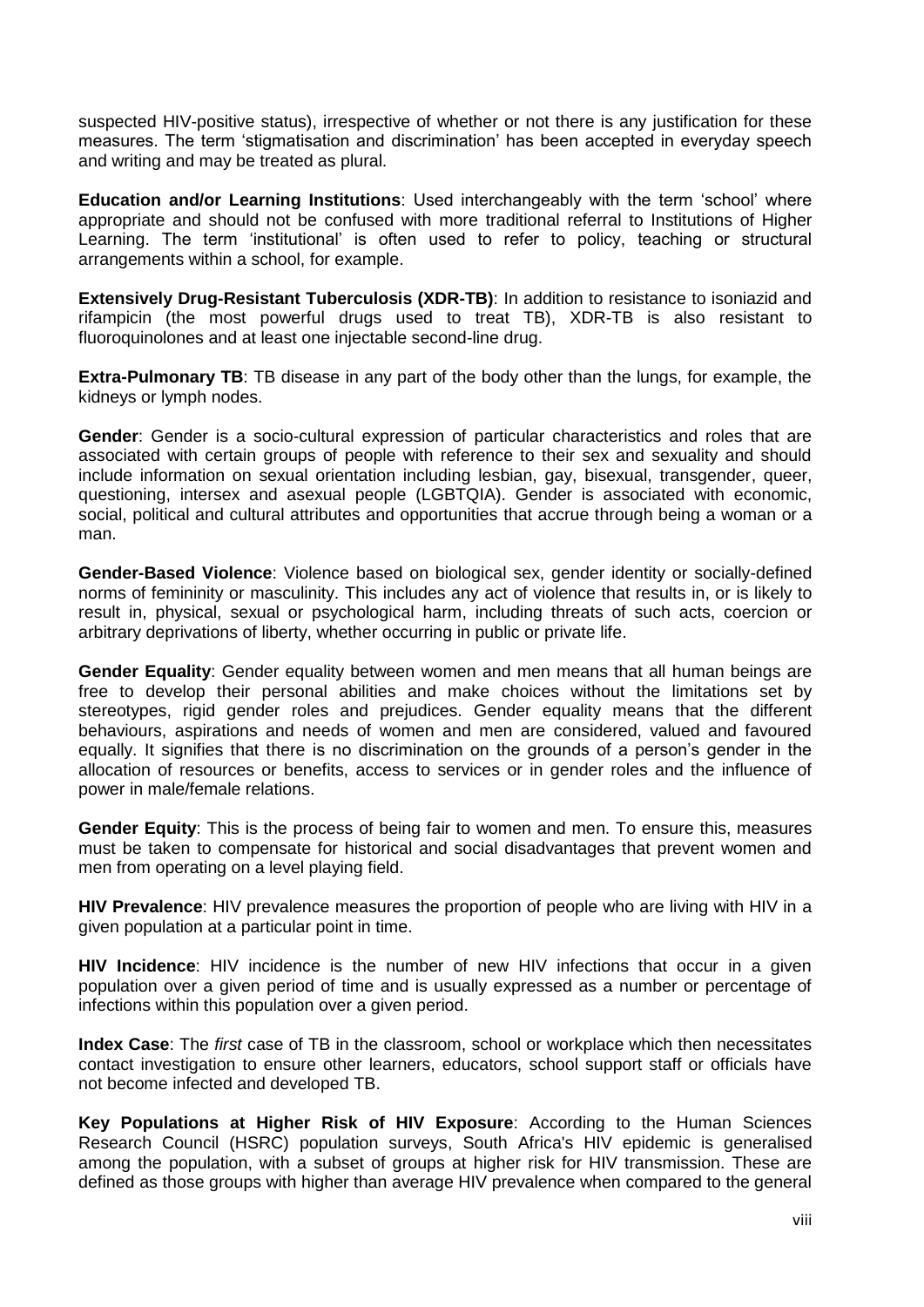population and are among the most marginalised and stigmatised. The definition of these key populations in South Africa includes, but is not limited to:

- African females aged 20-34
- Men who have sex with men (MSM)
- High-risk drinkers
- People who use drugs for recreational purposes and intravenous drug users
- People with disabilities
- Sex workers and their clients and partners

These groups are more vulnerable to HIV infection due to factors such as: involvement in risky behaviours, potentially weak family and social support systems, marginalisation, lack of resources, and inadequate access to services.

**Lay Counsellor**: Lay counsellors have been introduced in South Africa as a component of the health team, more commonly in HIV programmes, working with and under the guidance of professional nurses. Like nurses, lay counsellors have to deal with complex social, gender, emotional and economic issues in which patients desperately need support. Lay counsellors are trained and permitted to provide pre- and post-test counselling for HIV testing, increasing human resource capacity and making a valuable contribution towards Government's HIV counselling and testing (HCT) campaign.

**LGBTQIA**: The term 'queer' includes, but is not exclusive to lesbians, gay men, bisexuals, transgender, queer, questioning, intersex and asexual persons. Traditionally this term was derogatory and hurtful, but many people who do not adhere to sexual and/or gender norms use it to self-identify in a positive way.

Life Skills: HIV Life Skills education's main objective is the integration of HIV and relevant life skills into the school curriculum as a strategy to prevent and mitigate the spread of HIV infection and provide care and support for learners that are infected and affected. In this regard, a crosscurricular approach is located in the Life Orientation learning area as well as integration into other learning areas. HIV and AIDS Life Skills education focuses on curricular activities such as:

- Training of educators to implement Comprehensive Sexuality Education and TB programmes for learners throughout the curriculum;
- Procurement and distribution of the age-appropriate National Curriculum Statement and Curriculum Assessment Policy Statements (CAPS) compliant Learner Teacher Support Materials (LTSM) on HIV and TB;
- Co-curricular activities on ASRH&R and TB;
- Facilitating access to ASRH services;
- Advocacy with learners, educators and school communities on ASRH&R and TB; and
- Care and support activities for learners and educators.

**Medical Male Circumcision**: Medical Male Circumcision is the surgical removal of the foreskin (prepuce) from the penis. WHO recommends circumcision as part of a comprehensive HIV prevention programme in areas with high endemic rates of HIV, such as South Africa. (A 2009 Cochrane meta-analysis amongst sexually-active heterosexual men in Africa found that circumcision reduces HIV infection rates by 38–66% over a period of 24 months). See traditional male circumcision below.

**Mainstreaming**: According to UNAIDS, UNDP and the World Bank, mainstreaming HIV and AIDS is defined as '*a process that enables development actors to address the causes and effects of AIDS in an effective and sustained manner, both through their usual work and within their workplace'*. This addresses both the direct and indirect aspects of HIV and AIDS within the context of the normal functions of, for example, the education sector. It is a process in which the education sector analyses how HIV and AIDS can impact it now and in the future, and considers how policies, decisions and actions might influence the longer-term development of the epidemic and the sector.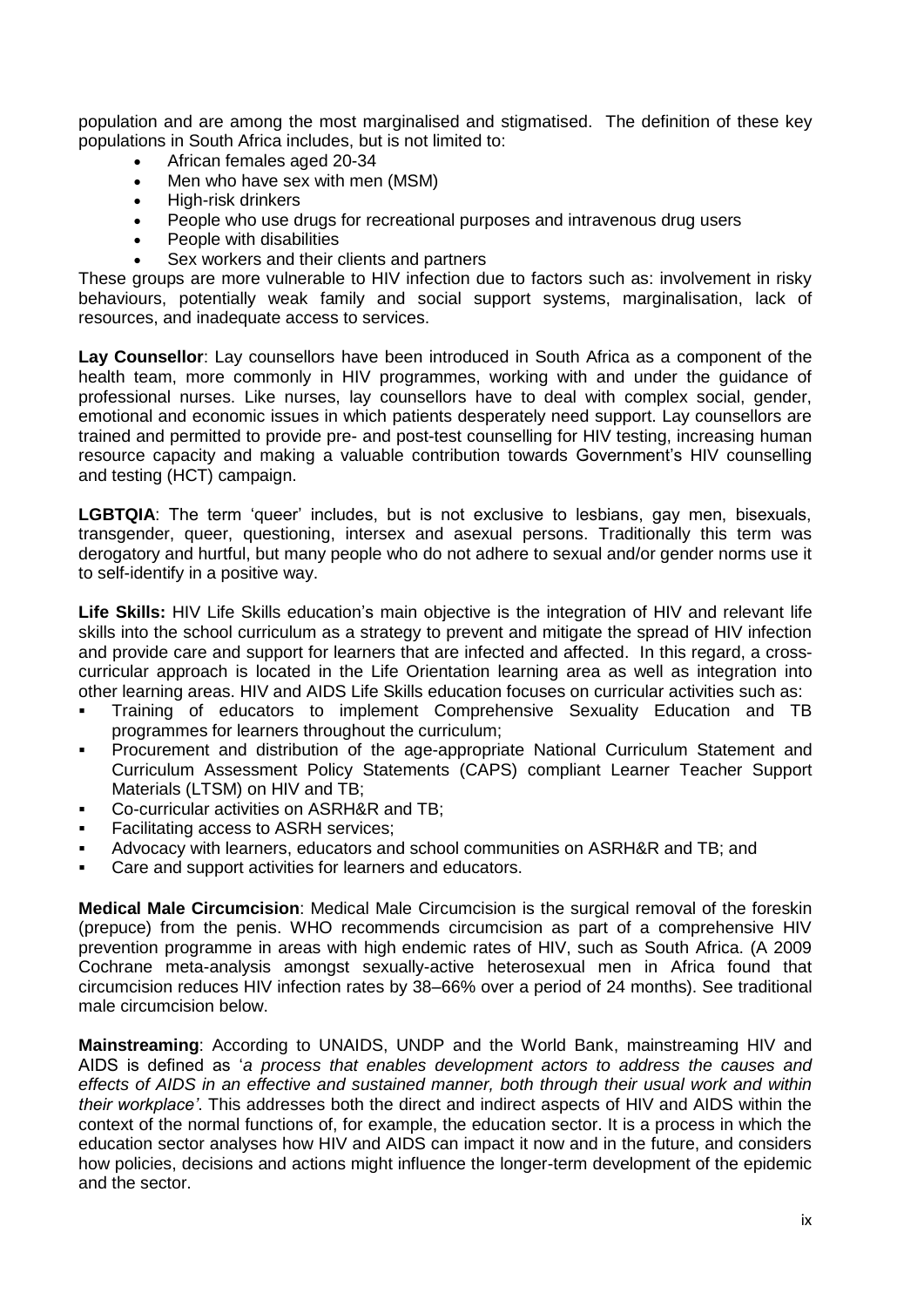**Morbidity**: The state of being ill or having a disease, or a complication of a disease.

**Multidrug-Resistant Tuberculosis (MDR-TB)**: MDR-TB is a specific form of drug-resistant tuberculosis, due to a bacillus that is resistant to at least isoniazid and rifampicin, the two most powerful anti-tuberculosis drugs.

**Occupational Health and Safety (Act No 85 of 1993)**: The Occupational Health and Safety Act aims to provide for the health and safety of persons at work and for the health and safety of persons in connection with the activities of persons at work and to establish an advisory council for occupational health and safety.

**Orphans and Vulnerable Children**: According to the University of Cape Town an orphan is defined as a child under the age of 18 years whose mother, father or both biological parents have died (including those whose living status is reported as unknown, but excluding those whose living status is unspecified). Orphans may be classified as:

- A child whose mother has died but whose father is alive;
- A child whose father has died but whose mother is alive;
- A double orphan whose mother and father have both died.

According to the Department of Social Development and the DBE Care and Support for Teaching and Learning Framework, vulnerability (in this context) refers to a child whose survival, care, protection or development may be compromised due to a particular condition, situation or circumstance which prevents the fulfilment of his or her rights. Taken together, these conditions may stigmatise the child and disadvantage his/her progress through the education system, the world of work and in society.

Peer Education: An approach or strategy that typically involves the training and support of members of a given group to effect change among members of the same group (UN 2003). A peer is defined as an individual who belongs to the same social group as another person. This means that they share at least one characteristic such as age, gender, socio-economic status or educational level. Peer education is built on the premise that people in similar situations have similar experiences, understand one another and can influence one another positively.

**PILIR**: Policy on Incapacity Leave and Ill-Health Retirement applies to all employees appointed in terms of the Public Service Act, 1994. Where persons employed in the services of state educational institutions are not excluded from the provisions of PILIR, those provisions apply only insofar as they are not contrary to the laws governing their employment.

**Post-Exposure Prophylaxis (PEP)**: PEP refers to antiretroviral medicines that are taken after exposure or possible exposure to HIV. The exposure may be occupational, as in a needle stick injury, or non-occupational, as in unprotected sex with a person living with HIV.

**Pre-Exposure Prophylaxis (PrEP)**: PrEP refers to antiretroviral medicines prescribed before exposure or possible exposure to HIV. PrEP strategies under evaluation increasingly involve the addition of a post-exposure dosage.

**Pregnancy (unintended)**: While (unintended) pregnancy is not specifically an element of this HIV, STIs and TB Policy, it is associated insofar as its prevention relies on the same means, including the correct and consistent use of the barrier protection of male or female condoms. For this reason, and the fact that condoms can prevent both infection and pregnancy, the latter is mentioned in the Policy wherever appropriate. The effect of this intervention should decrease the incidence of unintended learner pregnancy in schools.

**'Positive Health, Dignity, and Prevention'**: Previously referred to as 'positive prevention', it encompasses strategies to protect sexual and reproductive health and delay HIV disease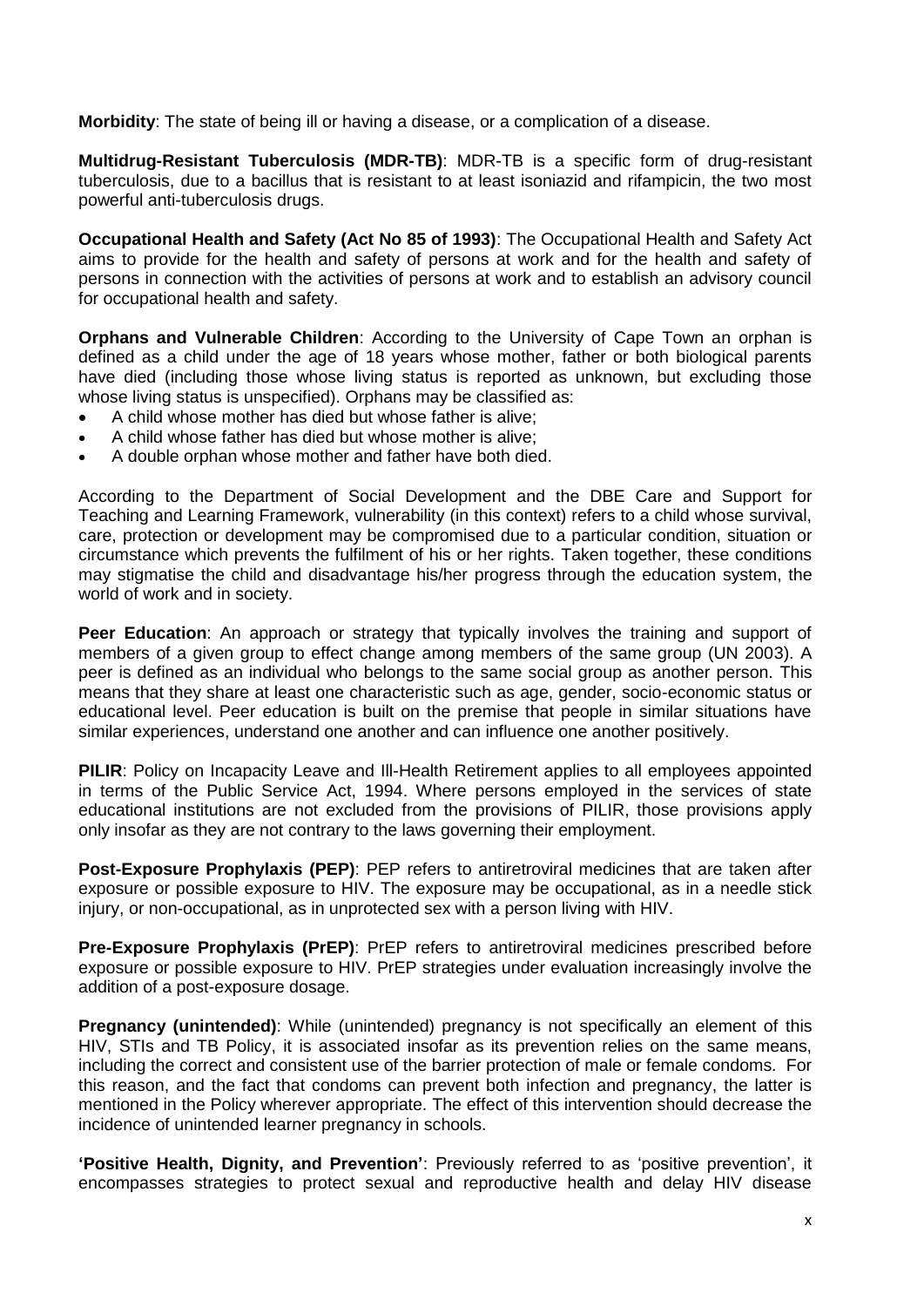progression in individuals infected with HIV. It includes individual health promotion, access to HIV and sexual and reproductive health services, community participation, advocacy and policy change.

**Reasonable Accommodation**: According to the Department of Public Service and Administration (DPPSA) guidelines (2012) for the Integrated Employee Health and Wellness Strategic Framework, an employee with an HIV-related illness, like any other illness, may continue to work for as long as s/he is medically fit in an available, appropriate post. The department must however accommodate an employee in other posts if necessary.

**School Governing Body:** The governance of every public school is vested in its School Governing Body (SGB) which may perform only such functions and obligations and exercise only such rights as prescribed by the Act. Implementation of the HIV, STI and TB Policy does not fall within the governance function of the governing body. An SGB is akin to a legislative authority within the public-school setting, being responsible for the formulation of certain policies and regulations in order to guide the daily management of the school and ensure an appropriate environment for the realisation of the right to education. By contrast, a principal's authority is more executive and administrative in nature, being responsible (under the authority of the Head of Department) for the implementation of applicable policies (whether promulgated by governing bodies or the Minister, as the case may be) and the running of the school on a day-to-day basis.

Education has always been a partnership between teachers, learners and parents. School Governing Bodies, as legal representatives of parents in schools, formalise this partnership. The involvement of governing bodies in the education system in the country is the beginning of making education truly a societal issue.

**School Management Team**: A School Management Team is a group of educators that exercise the management responsibility of a school and assist the principal with the execution of the professional management function, which also includes implementation of policy.

**School Support Staff:** All school staff, including the Principal, who are not trained to teach but provide a support role in the school and may include secretaries, administrators, facilitymanagers and tea, cleaning or security personnel amongst others.

**Sexual Consent**: The age of consent in South Africa for all sexual acts is 16 years, as specified by sections 15 and 16 of the Criminal Law (Sexual Offences and Related Matters Amendment Act, 2007. Section 15 (statutory rape) prohibits *an act of sexual penetration with a child who is 12 years of age or older but under the age of 16 years*, while section 16 (statutory sexual assault) prohibits *an act of sexual violation with a child who is 12 years of age or older but under the age of 16 years*. However sexual acts between two children where both are between12 and 16, or where one is under 16 and the other is less than two years older, do not constitute a criminal act. (See access to contraception and HIV testing above).

**Sexual and Reproductive Health Services**: This includes services for family planning; infertility services; prevention of unsafe abortion, termination of pregnancy and post-abortion care; prevention, diagnosis and treatment of sexually transmitted infections, including HIV infection, reproductive tract infections, cervical cancer and other gynaecological morbidities; and the promotion of sexual health, including sexuality counselling.

**Sexually Transmitted Infection (STI)**: STIs are spread by the transfer of organisms from person to person during sexual contact. In addition to the traditional STIs (syphilis and gonorrhoea), the spectrum of STIs also includes: HIV, which causes AIDS; chlamydia trachomatis; human papilloma virus (HPV), which can cause cervical, penile or anal cancer; genital herpes; and Chancroid. More than 20 disease-causing organisms and syndromes are now recognised as belonging in this category.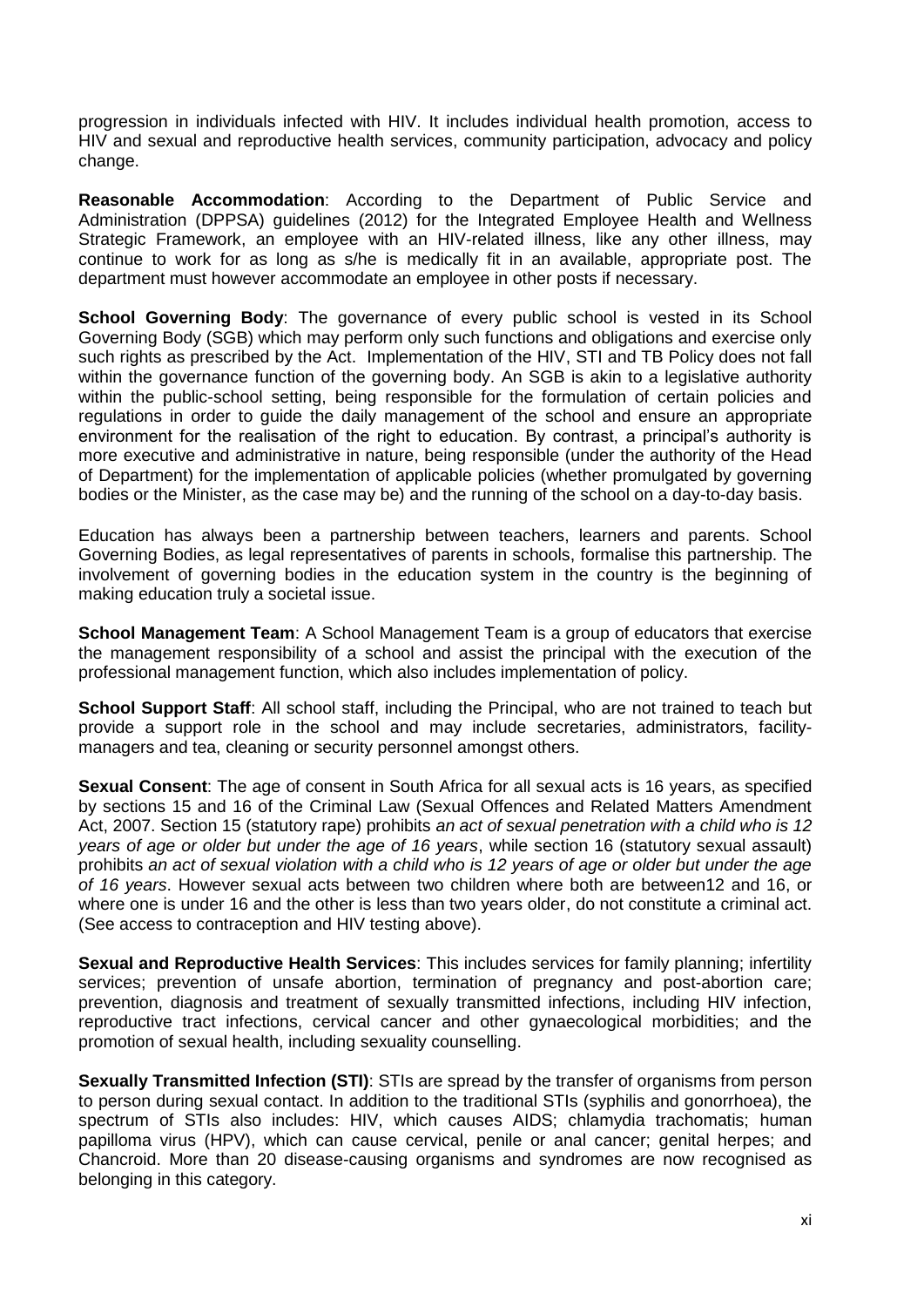**Stigma**: Stigma (both internal and external) can be described as a dynamic process of devaluation that significantly discredits an individual in the eyes of others. Within particular cultures or settings, certain attributes are seized upon and defined by others as discreditable or unworthy. When stigma is acted upon, the result is discrimination that may take the form of actions or omissions. The term 'stigmatisation and discrimination' has been accepted in everyday speech and writing and may be treated as plural.

**Support Staff**: This covers all staff of the DBE other than principals, educators and officials in permanent or temporary employment within the system.

**Traditional Male Circumcision**: Traditional male circumcision is carried out for cultural reasons, particularly as a component of an initiation ritual and/or rite of passage into manhood. The procedure is usually performed on adolescents or young men in a non-clinical setting by a traditional provider with no formal medical training.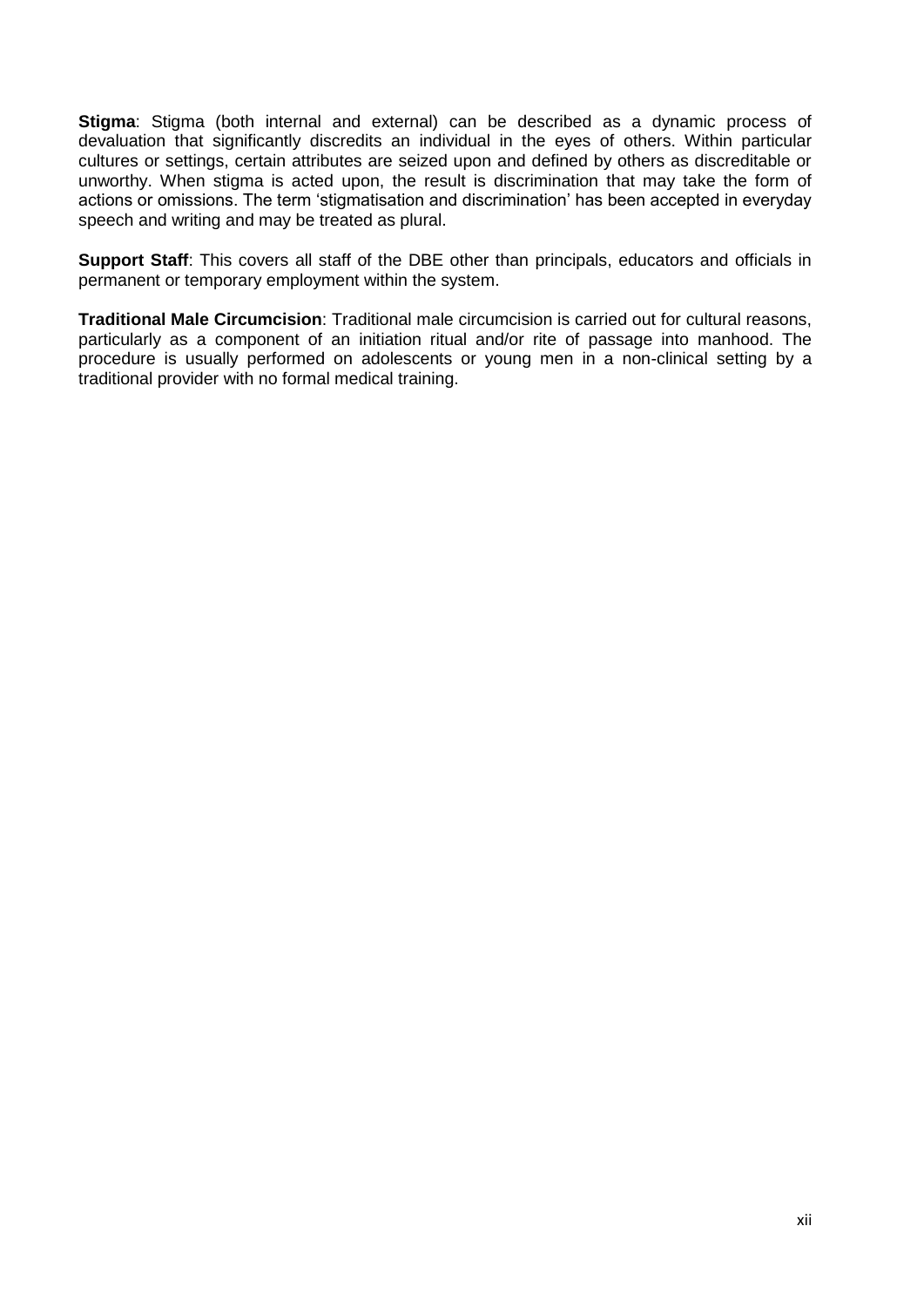#### <span id="page-12-0"></span>**1 FOREWORD BY THE MINISTER**



The dual pandemics of Human Immunodeficiency Virus (HIV) and Tuberculosis (TB) have fundamentally changed the burden of disease in South Africa by depleting our human resources and placing the country's social support systems under extraordinary strain. HIV and AIDS is no longer simply a health concern, but a developmental problem that affects the social, cultural, political and economic fabric of the nation. It therefore must be tackled within the context of the behavioural, economic, socio-cultural and structural factors driving the epidemic.

For the Department of Basic Education (DBE), HIV and TB pose a significant management challenge. Together they erode the basic education sector's capacity to retain learners, educators and officials in the system. Equally, these diseases pose a significant risk to the attainment of quality basic education as they impact the efficiency, quality and output of the sector. In addition, a large number of children are orphaned and made more vulnerable by the combined direct and indirect effects of these diseases, placing additional stress on learning and teaching in the classroom.

We know the protective role that education can play in reducing young people's vulnerability to HIV, STIs, TB, unintended early pregnancy and harmful behaviour in general, and call on society to support every child of school-going age to stay in school until completion. South Africa currently has an estimated 2 000 new HIV infections each week in adolescent girls and young women aged 15 to 24 years. This is a situation we cannot allow to continue.

This National Policy on HIV, STIs and TB presents the sector's vision and contribution to the national efforts in responding to HIV, STIs and TB, based on the best available evidence coupled with wide and robust consultation with all our stakeholders over a number of years. We are indebted to each and every person who took the time and effort to provide us with comments and suggestions through various means.

For the first time, the schooling sector will address Tuberculosis integrally. We are pleased to be the first country in the world to have a policy on HIV *and* TB emanating from the education sector.

Collectively, South Africa has committed to prioritise prevention, especially among the most at-risk groups, while we continue to provide access to treatment, care and support to those infected and/or affected. We must also ensure that our valued teachers have the means to protect themselves from these diseases, and are supported to lead healthy lifestyles through improved Employee Health and Wellness Programmes.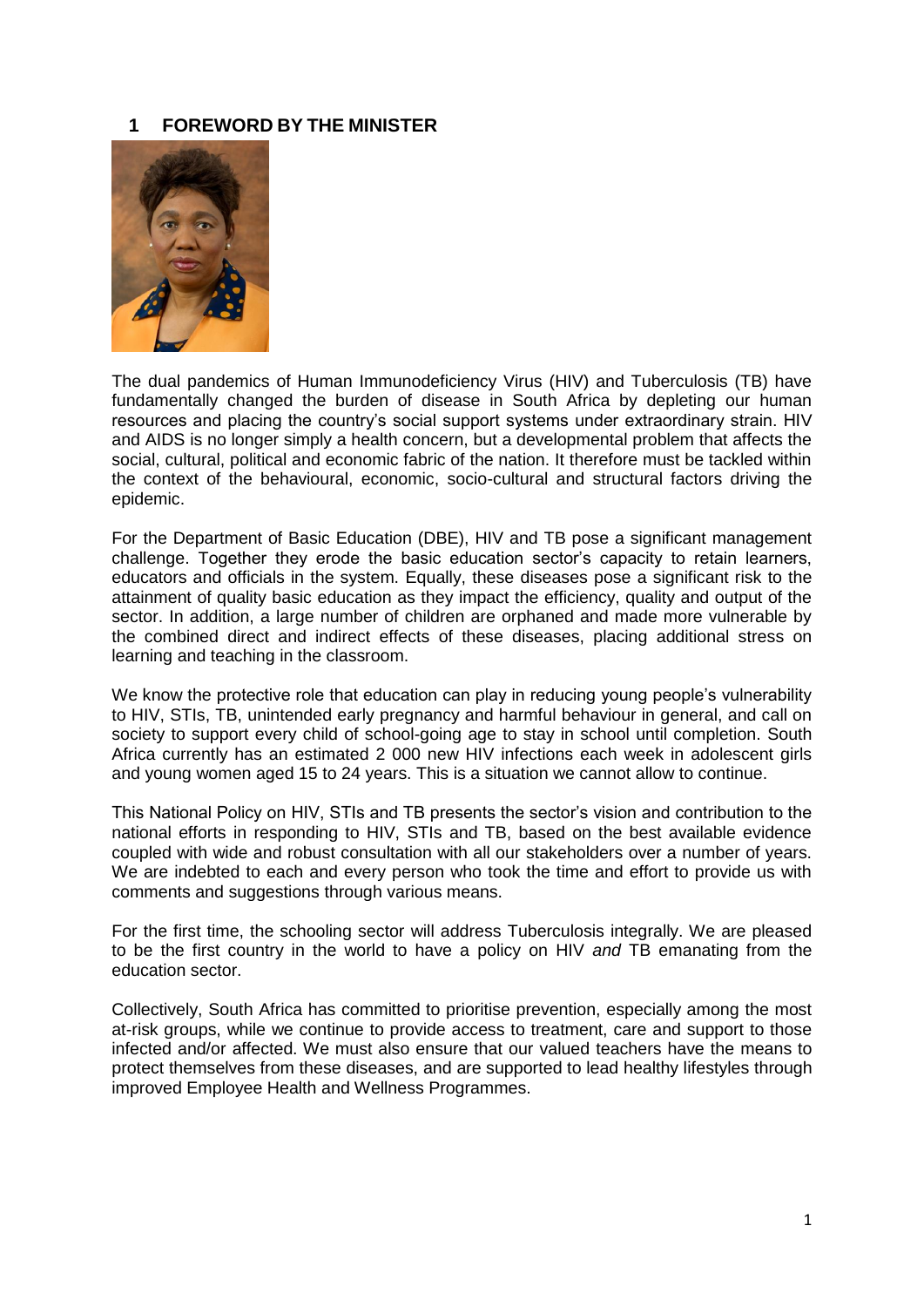However, we cannot do it alone. We rely heavily on the continued cooperation and support of all learners, officials, stakeholders and partners for the full implementation of this policy. The work ahead requires courage, commitment and leadership from every one of us. Let us join hands and work together for an AIDS- and TB-free generation.

**Mrs AM Motshekga, MP Minister of Basic Education**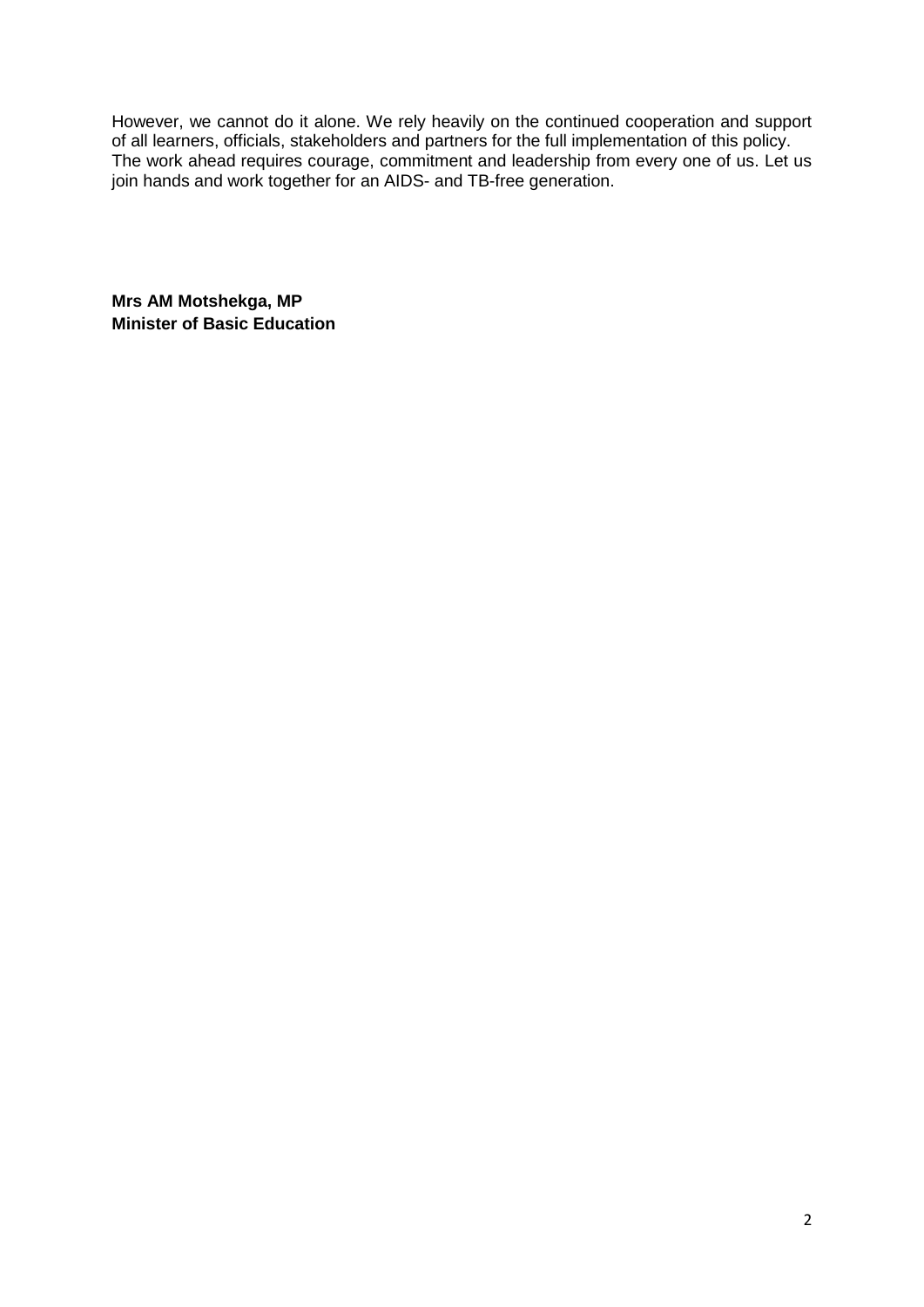# <span id="page-14-0"></span>**2 PURPOSE OF THE POLICY**

The Department of Basic Education National Policy on HIV, Sexually Transmitted Infections and Tuberculosis 2017 was developed through a participatory consultative process with stakeholders inside and outside the Basic Education sector. The Policy presents a bold new vision for the sector, to drive the response on HIV, Sexually Transmitted Infections (STIs) as well as Tuberculosis. It is aligned to, and presents the sector's contribution towards the National Strategic Plan on HIV, STIs and TB for South Africa, 2017-2022 (the NSP). The Policy replaces the 1999 Department of Education National Policy on HIV/AIDS for Learners and Educators in Public Schools and Students and Educators in Further Education and Training Institutions. As South Africa strives to realise quality basic education and an HIVfree generation among the under-20 age group by 2030, this Policy will guide the strategies required to realise a systematic and sustained response to HIV and TB and ensure that it is the business of everyone in the sector to prevent disease and promote the health and wellbeing of learners, educators and officials in all our schools.

# <span id="page-14-1"></span>**2.1 BACKGROUND AND CONTEXT**

Human Immunodeficiency Virus (HIV) and Tuberculosis (TB) are regarded as chronic diseases that have reached epidemic proportions in South Africa. It is estimated that currently 7 million people are HIV positive with an approximate 270 000 new HIV infections and 450 000 new TB infections annually. Although long assumed to be primarily a public health issue, TB and HIV also constitute a major *management* challenge for the country in general, and the Basic Education Sector in particular. HIV leads to Acquired Immune Deficiency Syndrome (AIDS). While TB is curable, it may sometimes be complicated by strains of Multi-Drug Resistant Tuberculosis (MDR-TB) which results in uncertain treatment outcomes, especially in people co-infected with HIV. No cure for HIV has been found to date, but access to and better understanding of Anti-Retroviral Therapy (ART) means that people living with HIV, including educators, learners, officials and their families, can continue to lead normal and productive lives.

Children, particularly those living with, affected or made more vulnerable by these diseases, lie at the heart of this Policy and its intent. This affirms that the growth and development of South Africa's abundant human capital must be grounded in an effective and efficient Basic Education Sector, providing precisely the functionality required to successfully counter the threat of HIV, STIs and TB. While the Basic Education Sector is one of many sectors involved in the national response to these threats, it is strategically placed to play a central role.

By definition, the Basic Education Sector contains almost all the nation's children at any one time. Children are in the education system for 12 years, at a time which bridges the most vulnerable years of their lives. Consequently, it is uniquely able to support and guide the development and welfare of these learners, and monitor and report their status to its Social Sector partners. With this role comes great responsibility. For this reason, this Policy is promulgated to guide the strategies required to realise its goals and confirm that a systematic and sustained response to HIV, STIs and TB is the business of *everyone* in the Basic Education Sector. The Policy is also intended to simultaneously contribute to the Medium Term Strategic Framework (MTSF) and Delivery Agreement for Outcome 1: Quality Basic Education.

Given the high level of HIV and TB co-infection in South Africa and the extent of the shared vulnerability to these diseases, their potential to threaten the systemic functioning of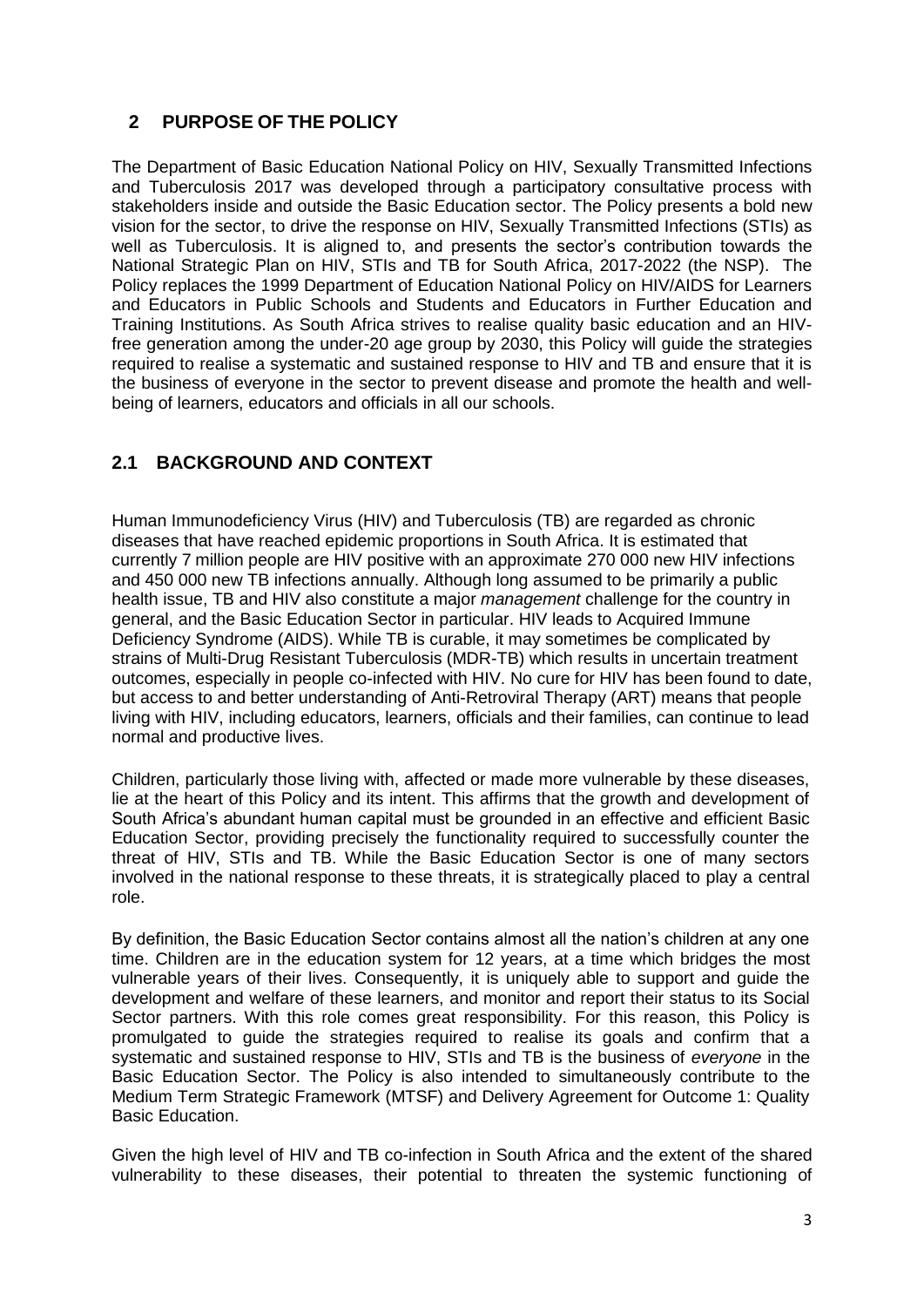Education is profound. In combination, these diseases impact the efficiency, quality and output of the Basic Education Sector by temporarily or permanently depleting its human capital, weakening its systems and structures, and diverting its resources away from its core mandate of improving teaching and learning. HIV and TB have the effect of making existing systemic problems worse and must be dealt with as an integrated part of routine education system management, and as a cornerstone of a national multi-sectoral response. HIV and TB, as well as learner pregnancy, should therefore be seen as a management issue and the business of every educator, manager and official in the Basic Education Sector.

In addition to eroding the Basic Education Sector's capacity, HIV, and TB affect whole communities within which schools and educational institutions function. Large numbers of children and learners are orphaned and made more vulnerable by the combined direct and indirect effects of these diseases, placing additional stress on learning and teaching in the classroom. No-one is untouched or unaffected, which makes the comprehensive response to these diseases everyone's business.

The Department of Basic Education (DBE) has, since 2000, been implementing the HIV and AIDS Life Skills programme. However, with the evolution of the HIV epidemic over the decades, and based on global evidence on effective HIV programmes in education, the Department has expanded its programmes beyond curriculum interventions. HIV Programmes have been extended to address the drivers of the epidemic, by providing care and support for orphaned and vulnerable learners, as well as integrating the prevention of unplanned early pregnancy and Tuberculosis.

Prevention and management of HIV, STIs, TB and unintended early pregnancy in the Basic Education Sector is the shared responsibility of the Social Sector, principally the Departments of Basic Education (whose core business is education), Health and Social Development. This response is guided by the South African National Development Plan (Vision 2030); the National Strategic Plan on HIV, STIs and TB (2017-2022); the National Youth Policy 2015-2020 (the Presidency 2015); the National Adolescent Sexual and Reproductive Health and Rights (ASRH&R) Framework Strategy (DSD 2015); the Department of Public Service and Administration (DPSA) Strategic Framework for Public Service HIV&AIDS Response (DPSA 2012). In the Department of Basic Education, the Policy is guided by the Education White Paper 6 (DOE 2001); the Action Plan to 2019: *Towards the Realisation of Schooling 2030*; the DBE's Care and Support for Teaching and Learning (CSTL) Framework (2008); and the Integrated School Health Policy and Programme (DBE and DOH, 2012).

As a signatory to the United Nations Convention on the Rights of the Child, the South African Government has also pledged to 'put children first' by affording children special recognition in the Bill of Rights of the South African Constitution. This position is further informed by a number of international, continental and regional obligations, commitments and targets on education, health and gender equality. These include the Sustainable Development Goals (SDG) 3 (healthy lives and wellbeing for all at all ages); SDG 4 (inclusive and equitable quality education and lifelong learning opportunities for all); SDG 5 (gender equality and empower all women and girls); and contributing to SDG 8 (sustained inclusive and sustainable economic growth, full and productive employment and decent work for all) and SDG 1 (end poverty in all its forms everywhere); the UN Commission on the Status of Women Resolutions on Women, the Girl Child and HIV and AIDS; the UN Convention on the Rights of the Child; the Ministerial Commitment on comprehensive sexuality education and sexual and reproductive health services for adolescents and young people in Eastern and Southern African (ESA) (2012).

This rights-based Policy therefore recognises and is consistent with these and other instruments and agreements on HIV, STIs and TB, including those related to Gender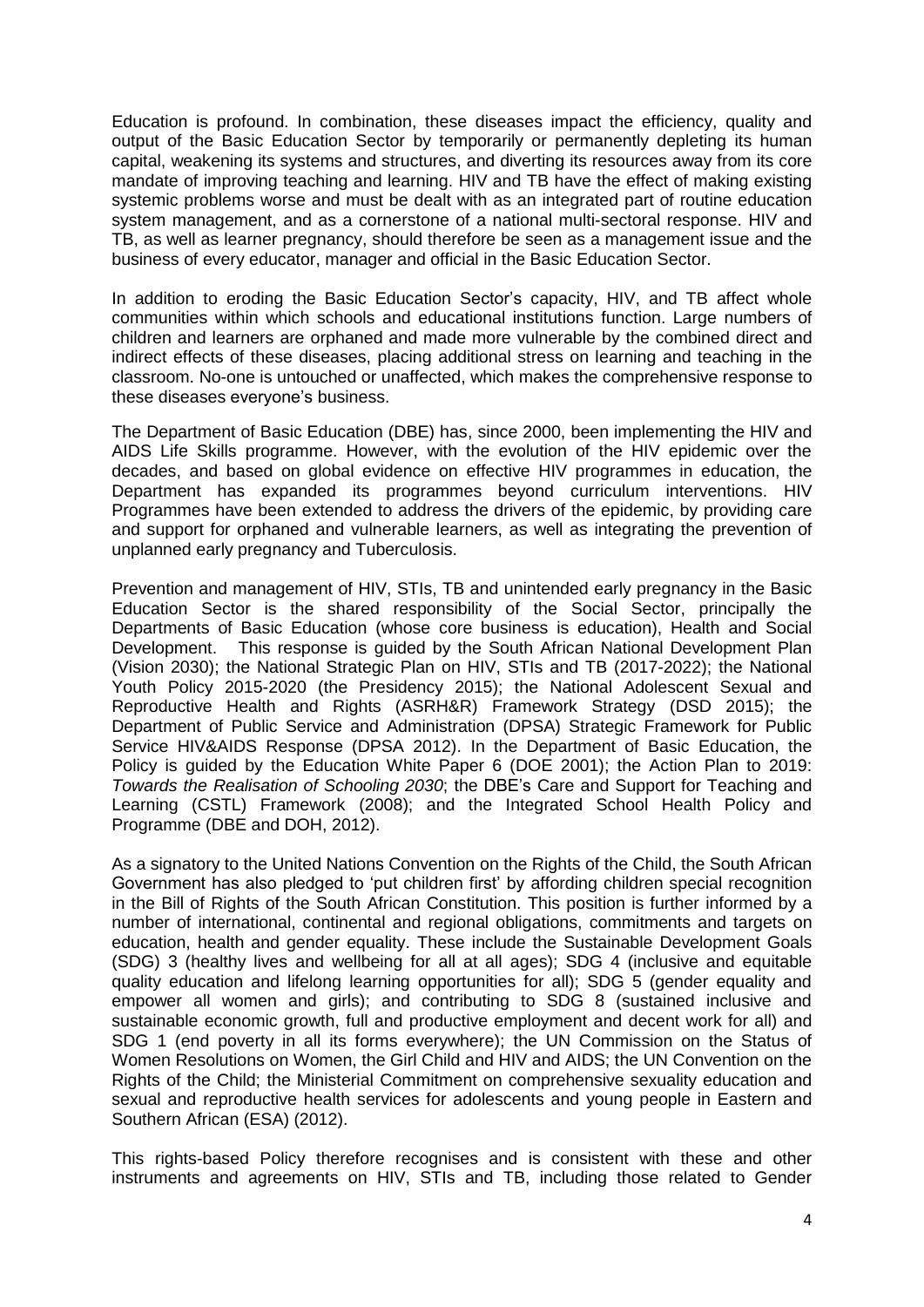Sensitivity and Equality; Sexual and Reproductive Health and Rights (in terms of the Children's Act of 2005 [Act No. 38 of 2005 as amended] and the Criminal Law Amendment Bill [Sexual Offences and Related Matters]); Labour Rights; and the Rights of Persons with Special Needs and Disabilities.

The Department of Basic Education played an integral role in the development of the National Strategic Plan (NSP) 2017-2022, and served on the Steering Committee which provided oversight and guidance to the process of development and content of the new NSP. This Policy is therefore aligned and responds to the NSP 2017-2022. In particular, the fundamental need for a multi-sectoral response, the prioritisation of young people in general and adolescent girls and young women in particular, as well as the intense focus on combination prevention (biomedical, behavioural, social and structural interventions) all place the role of the Basic Education Sector at the forefront of the country's prevention programme. The NSP will not succeed without the active involvement of the Basic Education Sector. The provision of quality Comprehensive Sexuality Education has been identified as a game changer to accelerating prevention.

The impact of HIV, STIs and TB can be prevented, managed, contained and finally reversed in the Basic Education Sector, with the support of its partners in the Departments of Health, Social Development, as well as Civil Society. To help achieve this, every person directly or indirectly involved in the Basic Education Sector must recognise that they have a responsibility as role models to protect themselves and a moral and legal responsibility to protect others from HIV, STI and TB infection. Acceptance of this shared responsibility will underpin the successful implementation of the DBE's linked Integrated Strategy on HIV, STIs and TB and facilitate the attainment of the Basic Education Sector's Policy Goals. It must also be recognised that the response to HIV, STIs and TB must be consistent with, and supportive of, education system efficiency, output and quality. The health and wellbeing of its staff (educators and officials) is thus of primary importance to the Department and in the success of the sector.

# <span id="page-16-0"></span>**3 POLICY GOALS**

- 3.1 Improved coordination and mainstreaming of the Basic Education Sector response to HIV, STIs, TB and unintended pregnancy, to accelerate implementation of a comprehensive strategy for prevention, treatment, care and support.
- 3.2 Increased knowledge, cognitive skills and information about safer sex, life skills in general and HIV, STIs and TB in particular, to inform the life choices of all learners, educators, school support staff and officials and protect them from infection and disease.
- 3.3 Improved access to HIV, STIs and TB prevention, diagnosis, treatment and care and support services to reduce the incidence and impact of HIV, STIs, TB and unintended pregnancy amongst learners educators, school support staff and officials, and unintended pregnancy amongst learners.
- 3.4 Increased retention of learners, educators, school support staff and officials in a safe and protective education environment as well as improved reintegration of learners, to improve system efficiency, quality and output.

# <span id="page-16-1"></span>**4 SCOPE OF APPLICATION**

The Department of Basic Education HIV, STIs and TB Policy applies to all learners, educators, school support staff and officials in the Basic Education Sector at all public and independent primary and secondary schools from Grade R to Grade 12 in the Republic of South Africa.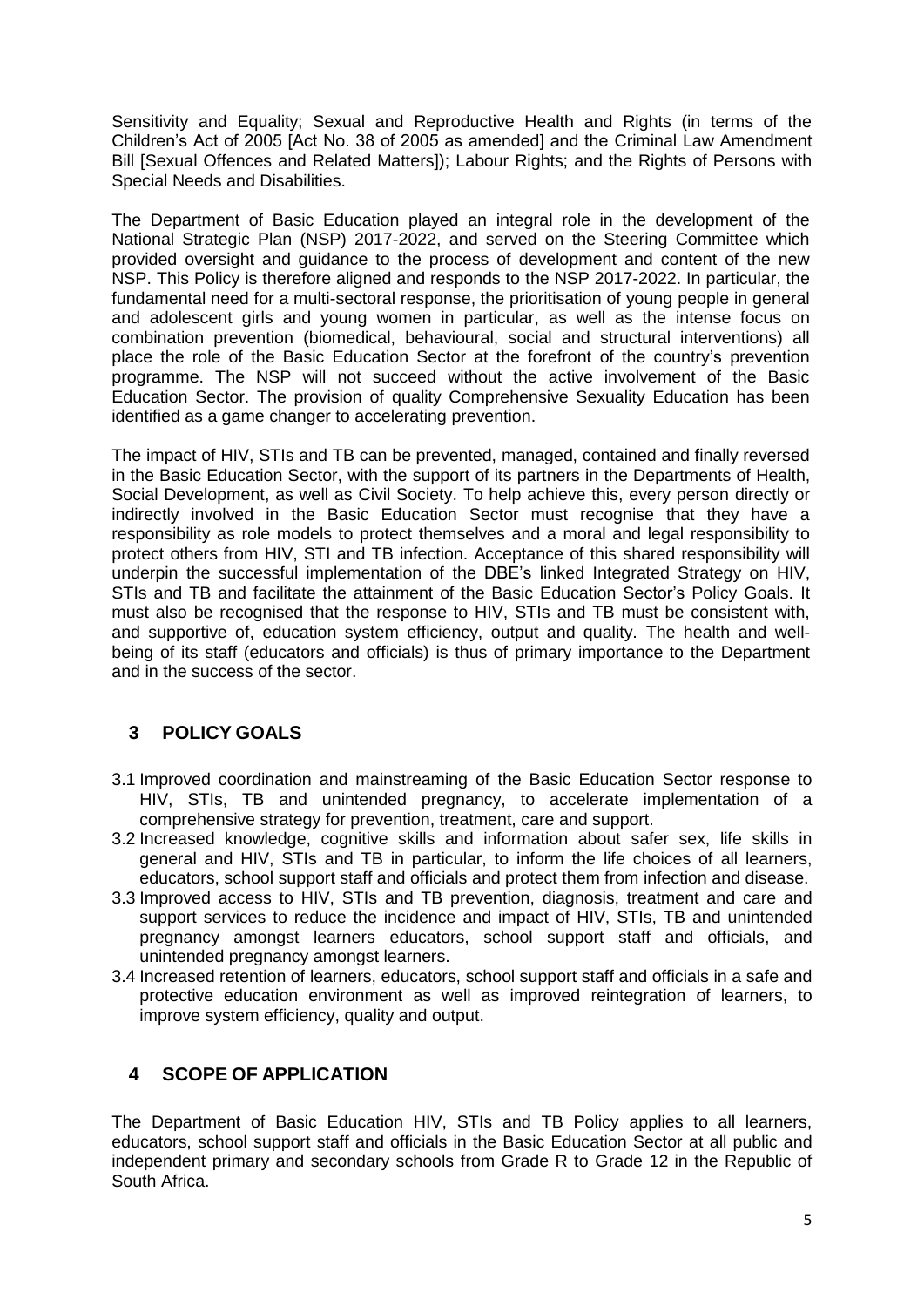# <span id="page-17-0"></span>**5 GUIDING PRINCIPLES**

The Principles that guide this Policy are in accordance with international and regional conventions, national laws, policies, guidelines and regulations. These Principles take into consideration the Constitution of South Africa; the National Strategic Plan for HIV, STIs and TB (2017-2022); the Education White Paper 6 (2001); the DPSA Strategic Framework for Public Service HIV&AIDS Response (2012); the National Adolescent Sexual and Reproductive Health and Rights (ASRH&R) Framework Strategy (2014 – 2019); the Action Plan to 2019: *Towards the Realisation of Schooling 2030*; the South African National Development Plan (NDP) 2030 and the Integrated Schools Health Policy (2012), amongst others.

In particular, they are intended to achieve simultaneous positive effects on the goals attached to the sector Medium Term Strategic Framework; and the Delivery Agreement for Outcome 1, specifically, increased learner and educator retention within the education system; and the broad strategic areas of the *Action Plan to 2019: Towards the Realisation of Schooling 2030*.

Interventions will be evidence-based, quality-assured and will rigorously scale-up proven responses, build on existing programmes and services, and never duplicate or waste resources.

Partnerships with key stakeholders within the Education, Health and Social Sector fraternities are critical to the successful implementation, monitoring and evaluation of the Strategy. These include all Directorates and Units within the National Department of Basic Education (DBE); provincial education districts; other government departments such as the Departments of Health (DOH), Social Development (DSD), Women (DOW) and Public Service and Administration (DPSA); teacher unions; school governing bodies (SGBs) and the parent community at large; learner organisations; non-governmental organisations including community-based and faith-based organisations; development partners; the private sector; as well as academic and research institutions.

The Principles of this Policy are cross-cutting and should serve as absolute points of reference in the interpretation and application of this Policy and include**:**

# <span id="page-17-1"></span>**5.1 Access to Education**

Every person of school age has the right to Basic Education. No learner will be denied access to Basic Education on the basis of his or her actual or perceived HIV and/or TB status, or as a result of pregnancy.

# <span id="page-17-2"></span>**5.2 Access to Counselling, Testing, Treatment, Care and Support**

All learners, educators, school support staff and officials who are living with, or effected by HIV, STIs and/or TB in the Basic Education Sector have the right to access an essential and holistic package of health and social services These will be made available in schools, educational institutions and offices by the DBE and its partners, and will include information on prevention, counselling, testing, treatment, care and support or active referral to providers of these services.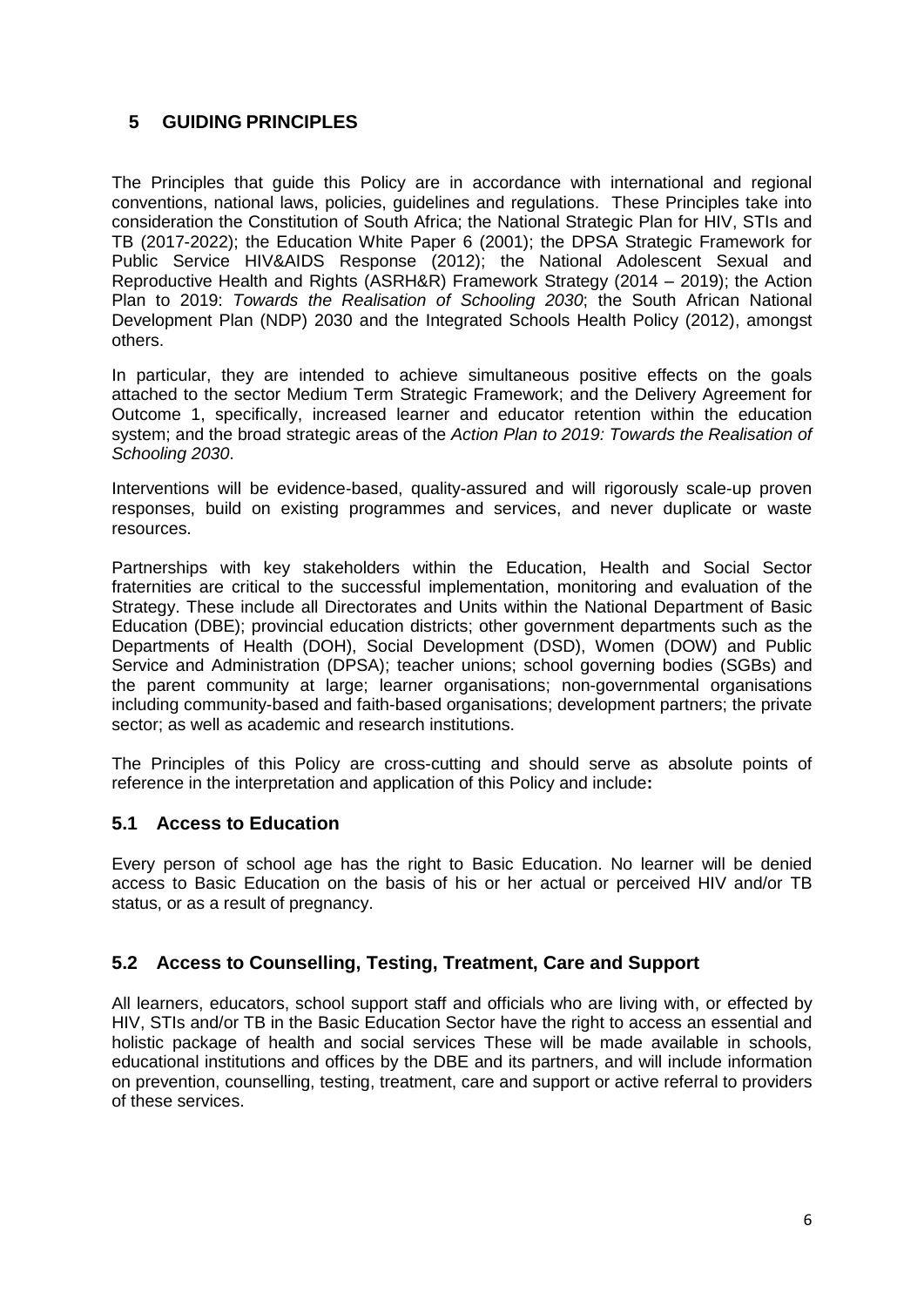# <span id="page-18-0"></span>**5.3 Access to Information**

Every person in the Basic Education Sector has the right to access relevant and factual comprehensive sexuality education including the prevention of HIV, STIs, TB and pregnancy, as well as the knowledge and skills appropriate to their age, gender, culture, language and context, in order that they can make informed decisions about their personal health and safety.

# <span id="page-18-1"></span>**5.4 Access to Protection**

Every person including learners, educators, school support staff and officials in the Basic Education Sector have the Constitutional Right to access the means to protect themselves from HIV, STIs, TB and unintended pregnancy.

# <span id="page-18-2"></span>**5.5 Equity and Protection from Stigma and Discrimination**

Every person in the public and private Basic Education Sector has equal rights and responsibilities and should have equal opportunities. Learners, educators, school support staff and officials in the Basic Education Sector, whether or not they are living with or are affected by HIV, STIs or TB, or are pregnant or vulnerable in any other way, will be dealt with fairly and impartially and will be protected from all forms of stigma and discrimination based on their actual, known or perceived health status. The sector will reflect a continued and deepened commitment to *equal treatment and social justice*, including protection of human rights, increased access to justice with the aim of reducing externalised and internalised stigma among people living with HIV and TB.

# <span id="page-18-3"></span>**5.6 Fair Labour Practices**

Every educator, manager or employee in the Basic Education Sector has the right to fair and equitable labour practices. HIV or TB testing as a prerequisite for recruitment, appointment, continued employment, promotion, training and benefits will *not* be allowed.

# <span id="page-18-4"></span>**5.7 Gender Equality, Sensitivity and Responsiveness**

HIV, STIs and TB may affect women and men, girls and boys and those from the LGBTQI community differently due to their biological, socio-cultural and economic circumstances and opportunities. Application of all aspects of this Policy will be sensitive and responsive to these different needs and will recognise and address the vulnerabilities of learners, particularly those of the girl-child, to gender-based violence, incest and any kind of abuse. The DBE (including provinces and districts, who are often first to be notified) will actively investigate and respond to allegations of sexual assault and/or rape by learners, educators, school support staff and officials in the Basic Education Sector as guided by the Protocol for the Management and Reporting of Sexual Violence in Schools

# <span id="page-18-5"></span>**5.8 Privacy and Confidentiality**

Every person in the Basic Education Sector has the right to privacy and confidentiality regarding their health, gender identity or sexual orientation including information related to their HIV, STI or TB status. No person will disclose such information relating to another person, without his or her written consent or the written consent of the guardians of younger children. TB is a notifiable disease, which requires the DOH to implement contact tracing if the patient is infectious. Persons with TB should be encouraged to report their infection to the school principal or supervisor so that suitable precautions may be taken to prevent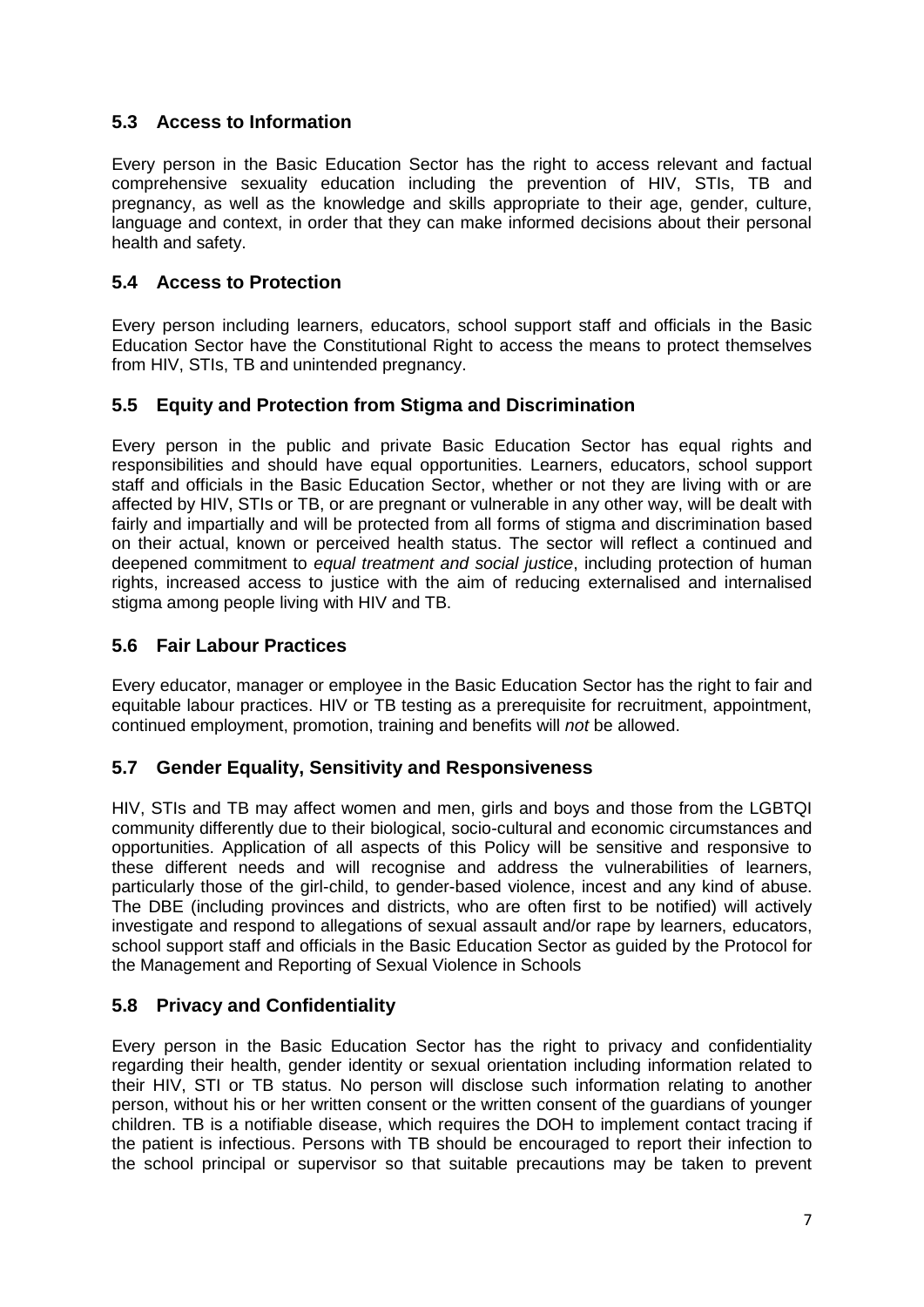further infection amongst other learners, educators, school support staff and officials at the school.

# <span id="page-19-0"></span>**5.9 Reasonable Accommodation**

Learners, educators, school support staff and officials diagnosed with TB should not attend school or Basic Education workplaces during the period they are deemed to be infectious by a health provider or health facility (normally two weeks from commencement of treatment) and their regular access to treatment over this period must be reasonably accommodated. Such accommodation will be aligned with the DPSA's Policy on Incapacity Leave and Ill-Health Retirement (PILIR) guidelines for educators, school support staff and officials. Learners hospitalised for extended periods of time, whether for the treatment of HIV, STIs, or TB, continue to have the right to Basic Education and the school concerned will take steps to accommodate their learning needs appropriately until they are able to return to the classroom.

# <span id="page-19-1"></span>**5.10 Safety, Security and Health in Workplaces and Learning Institutions**

All learners, educators, school support staff and officials in all Basic Education workplaces and learning institutions have the right to be safe, secure, healthy and free from sexual harassment, abuse or exploitation, and will be entitled to adequate protection from HIV, STI and TB transmission or any other threat to their personal health and welfare.

# <span id="page-19-2"></span>**6 POLICY THEMES**

The Policy focuses on 6 Themes which cluster key issues for ease of understanding and implementation, and correlate to international practice. These are designed to guide comprehensive responses to HIV, STIs, TB and learner early and unintended pregnancy, as detailed in the Index of Key Policy Issues (Addendum A, page 18).

The themes are:

- o Creating an Enabling Environment;
- o Prevention;
- o Treatment, Care, Counselling and Support;
- o Impact Mitigation;
- o Workplace Issues; and
- o Management of Policy Response.

# <span id="page-19-3"></span>**6.1 CREATING AN ENABLING ENVIRONMENT**

# <span id="page-19-4"></span>**6.1.1 Policy Objective**

*The Basic Education System provides an enabling and supportive environment in which a comprehensive and sustainable response to HIV, STIs, TB and unintended pregnancy is publicly endorsed and supported by leadership at the national, provincial, district and institutional level.*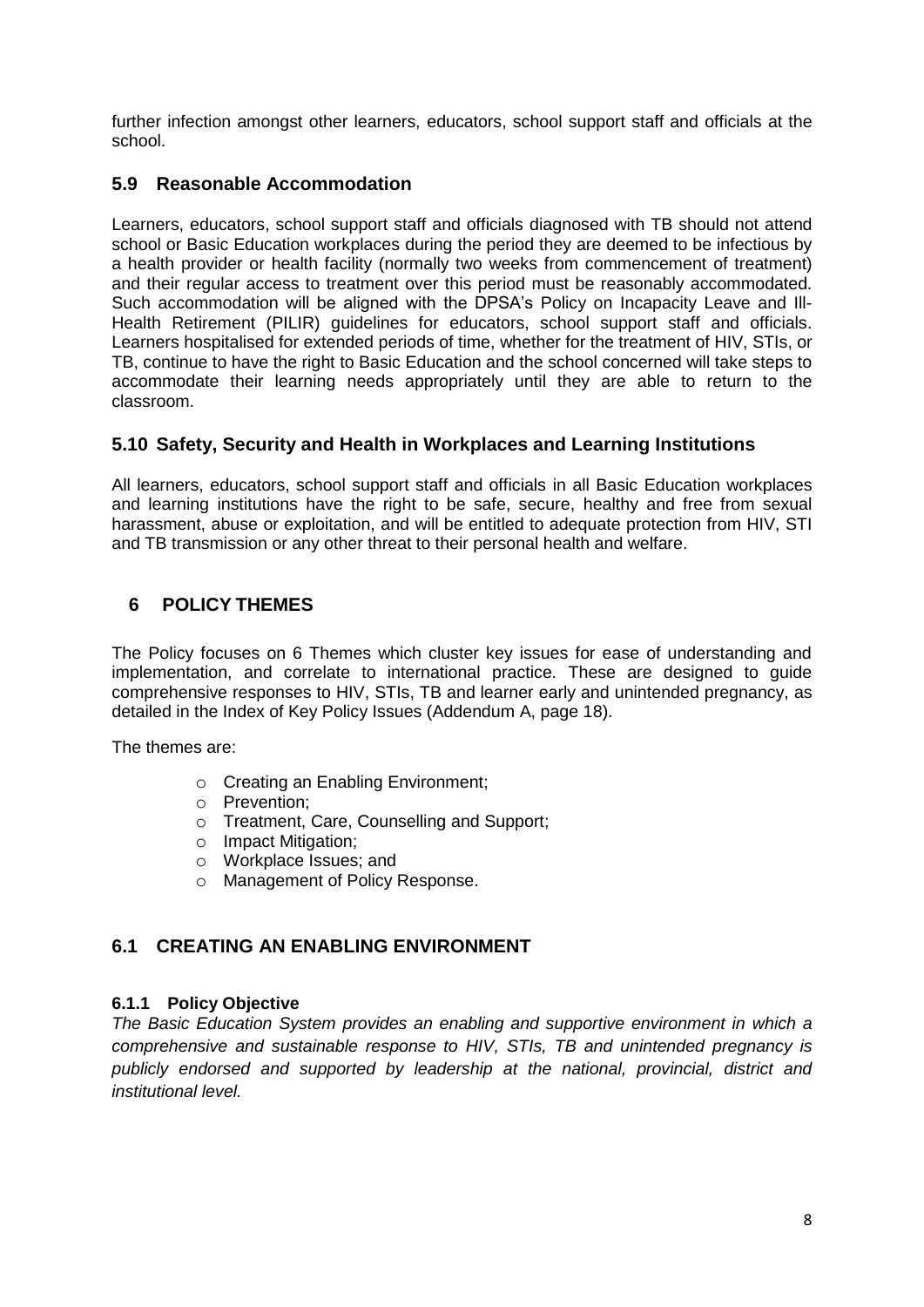# <span id="page-20-0"></span>**6.1.2 Advocacy and Leadership**

- 6.1.2.1 Leaders and managers at every level of the Basic Education System will publicly support and advocate for this Policy and its implementation strategy, and act at all times as positive role models, advocates and change-agents, to create awareness and share information about this Policy and its approach to HIV, STIs and TB.
- 6.1.2.2 The South African National AIDS Council (SANAC) will assist in sustaining an enabling environment for DBE's HIV, STIs and TB Policy and will provide support for the integration of the most up-to-date approaches to HIV, STIs and TB prevention, treatment and mitigation.

# <span id="page-20-1"></span>**6.1.3 Policy Implementation and Review**

6.1.3.1 This Policy will be implemented across the national, provincial, district and institutional levels of the Basic Education System. Progress against its stated goals and objectives will be reviewed annually for the life of the Policy to ensure it remains relevant to sectoral and national needs.

#### <span id="page-20-2"></span>**6.1.4 Alignment**

This Policy is fully aligned with the South African National Development Plan (Vision 2030); the National Strategic Plan on HIV, STIs and TB (2017-2022); the National Youth Policy 2015-2020 (the Presidency 2015); the National Adolescent Sexual and Reproductive Health and Rights (ASRH&R) Framework Strategy (DSD 2015); and the Department of Public Service and Administration (DPSA) Strategic Framework for Public Service HIV&AIDS Response (DPSA 2012). In the Department of Basic Education, the Policy is guided by the Education White Paper 6 (DOE 2001); the Action Plan to 2019: *Towards the Realisation of Schooling 2030*; the DBE's Care and Support for Teaching and Learning (CSTL) framework (2008); and the Integrated School Health Policy and Programme (DBE and DOH, 2012).

At a global level, the policy is aligned with the United Nations Convention on the Rights of the Child; the Sustainable Development Goals – SDG 3: Ensure healthy lives and promote well-being for all at all ages; SDG 4: Ensure inclusive and equitable quality education and promote lifelong learning opportunities for all; SDG 5: Achieve gender equality and empower all women and girls; and contributing to SDG 8: Promote sustained, inclusive and sustainable economic growth, full and productive employment and decent work for all; and SDG 1: End poverty in all its forms everywhere; the UN Commission on the Status of Women Resolutions on Women, the Girl Child and HIV and AIDS; as well as the Ministerial Commitment on Comprehensive Sexuality Education and Sexual and Reproductive Health Services for adolescents and young people in Eastern and Southern African (ESA Commitment) (2012), amongst others.

# <span id="page-20-3"></span>**6.1.5 Mainstreaming**

6.1.5.1 Every unit of the DBE at national, provincial, district and institutional level, will be responsible for mainstreaming the response to, and support services for, HIV, STIs, TB or unintended pregnancy, as an integral part of the routine management of their diverse portfolios.

#### <span id="page-20-4"></span>**6.1.6 Management and Coordination**

6.1.6.1 The DBE will establish a HEDCOM sub-committee to align and coordinate HIV, STIs and TB policy, operational activities, budgetary priorities, staffing and other norms and standards between the DBE and the nine provincial Departments of Education,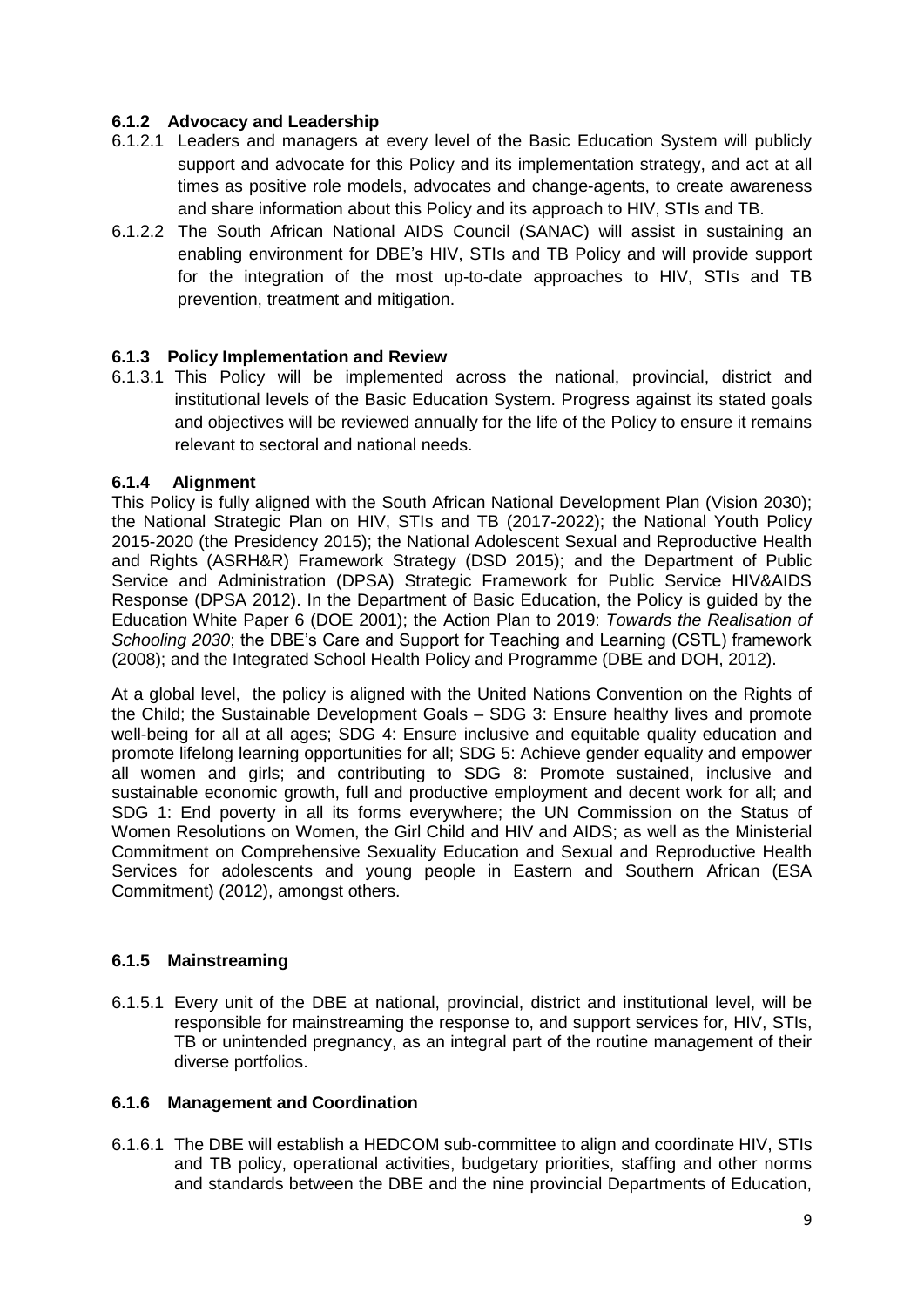to strengthen the work of affected units and monitor this policy and its implementation.

# <span id="page-21-0"></span>**6.1.7 Roles and Responsibilities**

6.1.7.1 The DBE will clarify and recognise the roles, responsibilities and contributions of its sectoral and development partners, encourage them to participate in the implementation of this Policy and work closely with SANAC, the Presidency, the DHET, the DOH, the DSD, the DPSA, the DoW, organised labour, civil society and all stakeholders to realise the educational and health rights of all learners, in particular those who are most vulnerable.

# <span id="page-21-1"></span>**6.2 PREVENTION**

#### <span id="page-21-2"></span>**6.2.1 Policy Objective**

*All learners, educators, school support staff and officials in the Basic Education Sector have the skills, knowledge, information, materials, services and commodities to empower them to make informed life choices to protect themselves from HIV, STIs and TB as well as unintended pregnancy.*

#### <span id="page-21-3"></span>**6.2.2 Information, Awareness and Access**

- 6.2.2.1 Children above the age of 12 have the right of access health services including sexual and reproductive health services, without having to seek parental consent. Changes to the Criminal Law Amendment Bill (Sexual Offences and Related Matters) state that children between the ages of 12 and 16 may consent to sexual acts with one another. Children above the age of 16 are considered by the law to be capable and mature enough to consent to any sexual act, according to the Amendment Act 32 of 2007.
- 6.2.2.2 Age- and developmentally-appropriate Comprehensive Sexuality Education will be provided in schools. The curriculum will include comprehensive scientifically accurate, realistic, non-judgmental information on HIV, STIs, pregnancy and TB, including dual protection contraception, HIV testing, STI screening and treatment, and information on medical male circumcision. Information and awareness programmes will be made available and accessible to all learners, educators, school support staff and officials in the Basic Education Sector.
- 6.2.2.3 To support the provision of information and awareness for learners at every level, the capability and capacity of educators, school-based support teams and other identified partners and personnel will be developed for this purpose.
- 6.2.2.4 Holistic information on the use of male and female condoms (barrier methods of contraception to prevent HIV, STIs and unintended pregnancy). The DBE will facilitate access to these for learners over the age of 12 as well as all educators, school support staff and officials.
- 6.2.2.5 Discreet access to male and female condoms (barrier protection) and information on their use will be available to all learners, - dependent only on age of consent, inquiry or need - by suitably persons in a supportive and friendly manner. Management of this distribution process and mechanisms for the storage and distribution of condoms will be informed by the local context of each institution. Detailed guidance will be provided in the supporting strategy and summarised in *School Field Guides*.

#### <span id="page-21-4"></span>**6.2.3 Combination Prevention Approaches**

6.2.3.1 The Policy will promote a multi-sectoral approach to prevention that employs a combination of measurable objectives on informational, biomedical, behavioural,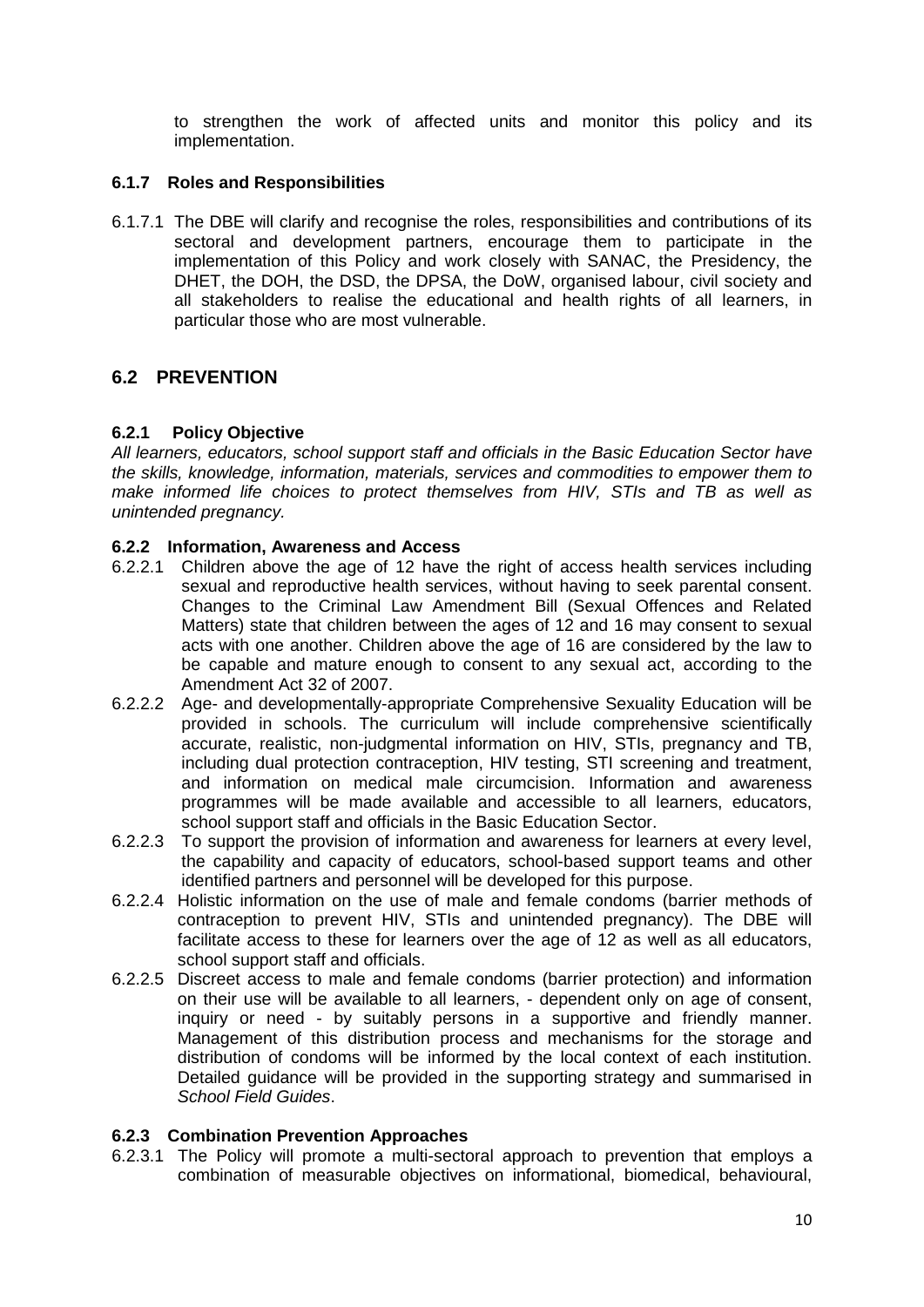social and structural interventions including dual protection, STI screening and treatment, HIV testing and medical male circumcision. Accessible and nonjudgemental sexual and reproductive health services for learners will be available through the integrated school health programme, health facilities and civil society partnerships to help reduce transmission and mitigate susceptibility and vulnerability to HIV, STIs and/or TB, as well as unintended early pregnancy. Health services for educators, school support staff and officials will be facilitated through the Employee Health and Wellness Programmes. The DBE, DOH, DSD, organised labour, SGBs and development partners and civil society will collaborate on the provision of these services and protection methods.

# <span id="page-22-0"></span>**6.2.4 Integrated School Health Policy and Programming**

- 6.2.4.1 Strengthening of the ISHP has been identified as a key component of the Primary Health Care restructuring process in the DOH as well as the Care and Support for Teaching and Learning (CSTL) Programme within the DBE.
- 6.2.4.2 Barriers to education for all vulnerable learners, especially those living with or affected by HIV, STIs, TB or unintended pregnancy will be addressed within the overarching framework of the CSTL.
- 6.2.4.3 In terms of this CSTL framework, the DBE, DOH and DSD have committed themselves to the improvement of the general health and wellbeing of learners; safe environmental conditions in schools; the removal of health barriers to learning; and will utilise the implementation mechanism of the ISHP to focus on priority areas.

#### <span id="page-22-1"></span>**6.2.5 Voluntary Counselling, Screening and Testing**

- 6.2.5.1 Through the mechanism of the ISHP, in the short-term, counselling on sexual and reproductive health issues and services via mobile health units or alternative channels will be offered to *all* learners engaging in risky sexual behaviour. This should include the offer and provision of dual protection and other contraception, HIV counselling and testing (HCT), adolescent-friendly health services and screening for STIs – an exacerbating factor in the spread of HIV. Where mobile health units are not available, services will be provided through a range of alternative channels. Amongst these options is the development of district-level health and social services teams.
- 6.2.5.2 Services on sexual and reproductive health will be provided by professional nurses or other trained health professionals in a manner that protects the privacy and confidentiality of learners, educators, support staff and officials. Where this cannot be guaranteed, the persons concerned must be referred to a health facility to receive the services. Participation is voluntary and access will be facilitated by the Principal and the School Management Team, in the language of choice wherever possible.
- 6.2.5.3 The DBE, in association with the DOH, will develop protocols for the voluntary counselling, screening, testing and/or referral of anyone in the Basic Education Sector who has symptoms indicating the possibility of active TB infection.
- 6.2.5.4 These protocols will educate and inform learners, educators, school support staff and officials in the Basic Education Sector about the signs and symptoms of TB and encourage anyone with these symptoms to attend a clinic for screening and testing. The DBE will also publish and make available a *Field Guide to TB, its symptoms and treatment.*
- 6.2.5.5 These protocols will include the provision by the DOH or health officials of medication to reduce the risk of developing TB in people living with HIV, as well as for those receiving combination antiretroviral treatment.
- 6.2.5.6 Where learners, educators, school support staff or officials have active TB there is a possibility that TB could spread in the classroom, school or education workplace. To minimise this risk, the school health team and/or local health clinic will institute a contact investigation to determine if other learners, educators, school support staff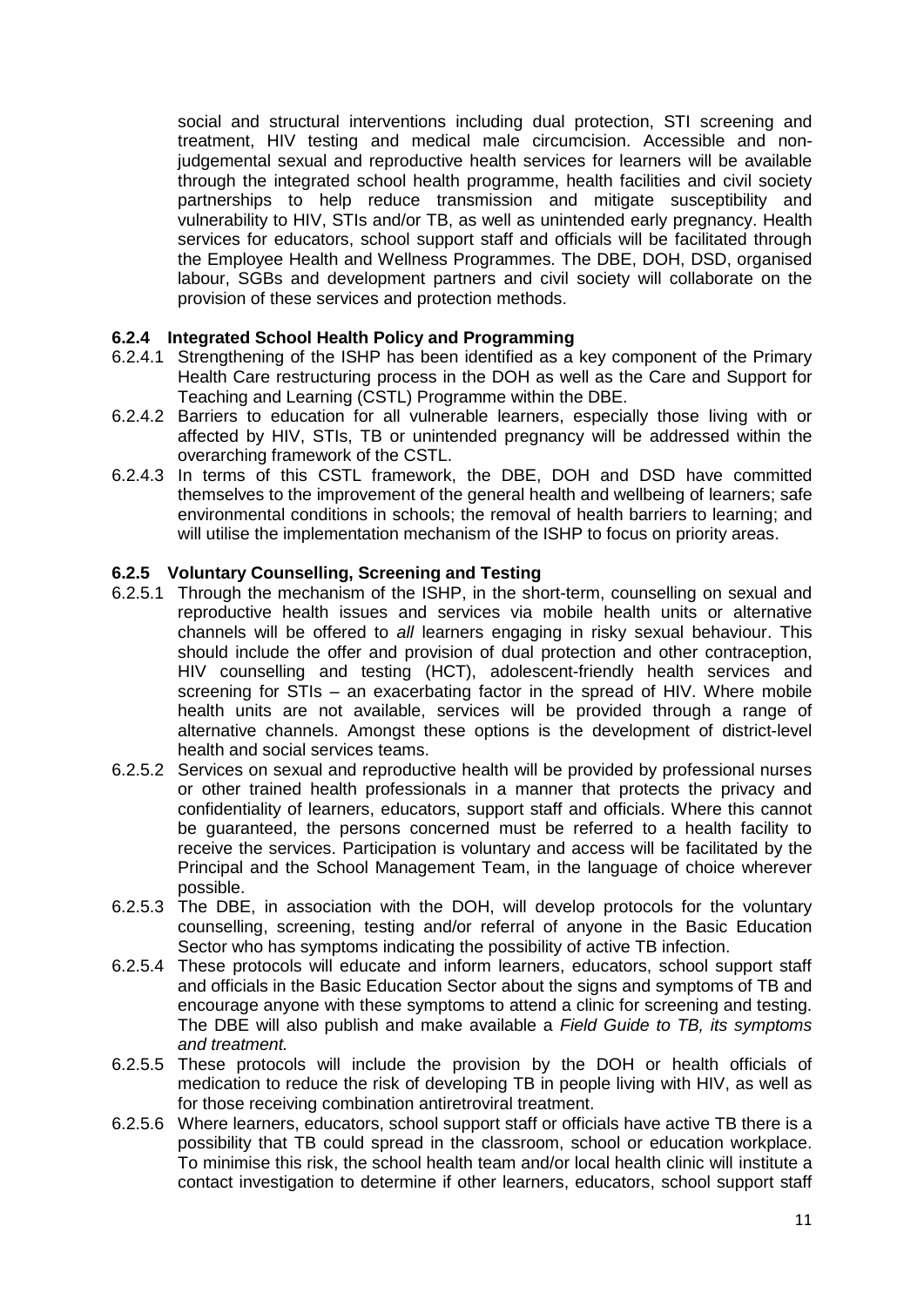or officials who have been in close contact with the infected person have been infected and developed active TB. In addition, case finding will be extended to household contacts to improve the tracking of persons with undiagnosed TB.

6.2.5.7 In terms of TB prevention protocols, the Occupational Health and Safety (OHS) provider and/or local Clinic will determine if such contact investigation is necessary. The DBE will create an enabling environment to ensure that effective contact investigations can take place at the school, workplace or health clinic. The DBE will put measures in place to ensure that the confidentiality of the index case, and/or that of infected learners, educators, school support staff or officials, is maintained.

### <span id="page-23-0"></span>**6.2.6 Curriculum Development**

- 6.2.6.1 Comprehensive Sexuality Education (CSE) will be a compulsory and timetabled subject in the curriculum, supported by appropriate Learner and Teacher Support Material (LTSM) and teacher training, development and support. CSE will be ageappropriate, culturally relevant, scientifically accurate, realistic and non-judgmental to provide information, skills and values to support safe and health promoting behaviours and life choices. CSE will include sexuality, reproductive health, genderbased violence, alcohol and drug abuse, peer pressure, relationships and responsibilities, including a focus on HIV, STIs, TB and unintended pregnancy. The effective delivery of Life Skills education will be the responsibility of the Principal and the School Management Team.
- 6.2.6.2 The Life Skills curriculum will also focus on the risk of teenage pregnancy, contraception and access to information on available choices, including termination of pregnancy services.
- 6.2.6.3 The limited time available for Life Skills in the curriculum will be supplemented through the innovative development and introduction of co-curricular, evidencebased learning modules, which will be regularly assessed from Grade 1 to Grade 12. However, within the context of limited curriculum availability, the air-borne threat of Pulmonary TB in education institutions will feature strongly in classroom presentations.
- 6.2.6.4 Delivery of scheduled modules and materials will be monitored and evaluated to ensure the comprehensive delivery of prevention messaging and empowerment of learners, educators, school support staff and officials to make healthy lifestyle choices.

# <span id="page-23-1"></span>**6.2.7 Educator Training and Support**

- 6.2.7.1 The curriculum and pedagogy for the Initial Professional Education of Teachers (IPET) in personal, sexual and reproductive health decision-making and the teaching of sexual and reproductive health education to learners will be nonjudgemental, inclusive and empathetic, and enhanced in association with the Department of Higher Education and Training (DHET).
- 6.2.7.2 IPET will be supplemented by recurrent Continuing Professional Teacher Development (CPTD) provided by the DBE to cover sexuality, adolescent and reproductive health (ARH) education, gender-based violence and promotion activities.
- 6.2.7.3 Curricula and co-curricular Life Skills programmes will be supplemented by additional health education sessions provided by ISHP health promotion staff. These sessions will focus on providing information on sexual, reproductive and mental health in a progressive manner for all learners, at least once per phase.

#### <span id="page-23-2"></span>**6.2.8 Safe Educational Environment**

6.2.8.1 The DBE will provide a safe and appropriate health-promoting environment conducive to learning for all learners, educators, school support staff and officials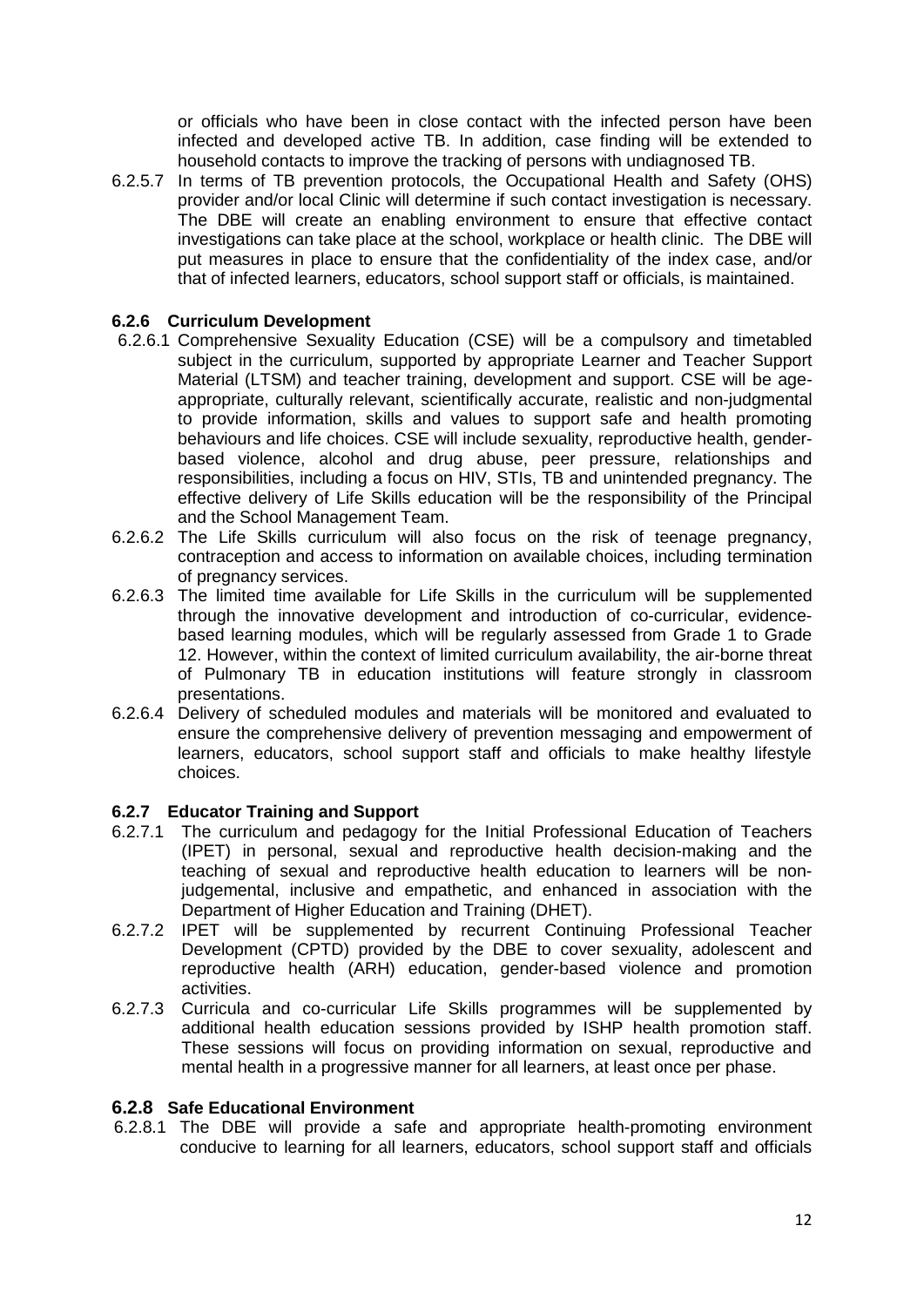and ensure they have access to safe and effective water and sanitation systems adapted to prevent the spread of HIV, STIs and TB.

- 6.2.8.2 Learners and educators will be encouraged and supported to work together to create an environment of mutual respect free of discrimination, exploitation, sexual harassment, bullying and abuse with particular emphasis on any form of genderbased or sexual violence.
- 6.2.8.3 Learners, educators, school support staff and officials will be trained in universal precautions for HIV as well as universal airborne infection control precautions to prevent the spread of TB and other airborne diseases.
- 6.2.8.4 People being treated for TB should not return to an educational environment while they are still infectious. The infectious period is normally 14 days from the initiation of treatment. In the case of complications or multi-drug resistant TB, the infectious period may be longer. No-one having undergone treatment for TB should return before they are declared non-infectious by a health provider or health facility (usually within 2 weeks of starting effective TB treatment).

# <span id="page-24-0"></span>**6.3 TREATMENT, CARE, COUNSELLING AND SUPPORT**

# <span id="page-24-1"></span>**6.3.1 Policy Objective**

*Schools, educational institutions and workplaces in the Basic Education Sector provide a positive and supportive environment where all learners, educators, school support staff and officials living with or affected in any way by HIV, STIs, TB or unintended pregnancy among learners can access information, treatment, care, counselling and support.*

# <span id="page-24-2"></span>**6.3.2 Information and Awareness**

- 6.3.2.1 Schools and other education workplaces will provide comprehensive information and guidance on HIV, STIs, TB or unintended early learner pregnancy as well as treatment, care, counselling and support, for learners, educators, school support staff and officials.
- 6.3.2.2 In terms of the CSTL framework, White Paper 6 and the ISHP mechanism, schoolbased support teams, counsellors and trained educators will provide this support and will provide referrals to clinics or other health or social service professionals when necessary.

#### <span id="page-24-3"></span>**6.3.3 Treatment, Care, Counselling and Support for Learners and Employees**

- 6.3.3.1 Schools will become health promoting institutions and act as inclusive centres of learning, care and support in which school health teams will provide a comprehensive range of services, including referrals for the management of HIV, STIs, TB or unintended pregnancy.
- 6.3.3.2 Psychological Support Services (PSS) and other public and private professional services will be mobilised to help identify and refer learners, educators, school support staff and officials living with or affected by HIV, STIs and/or TB, personal trauma and abuse.
- 6.3.3.3 Educators and designated school personnel will also be trained to provide an inclusive and supportive environment offering care and support, particularly for the most vulnerable learners.
- 6.3.3.4 In terms of the CSTL framework, the DSD in association with the DBE, will assist learners to access services, by maintaining referral networks with health and social service providers.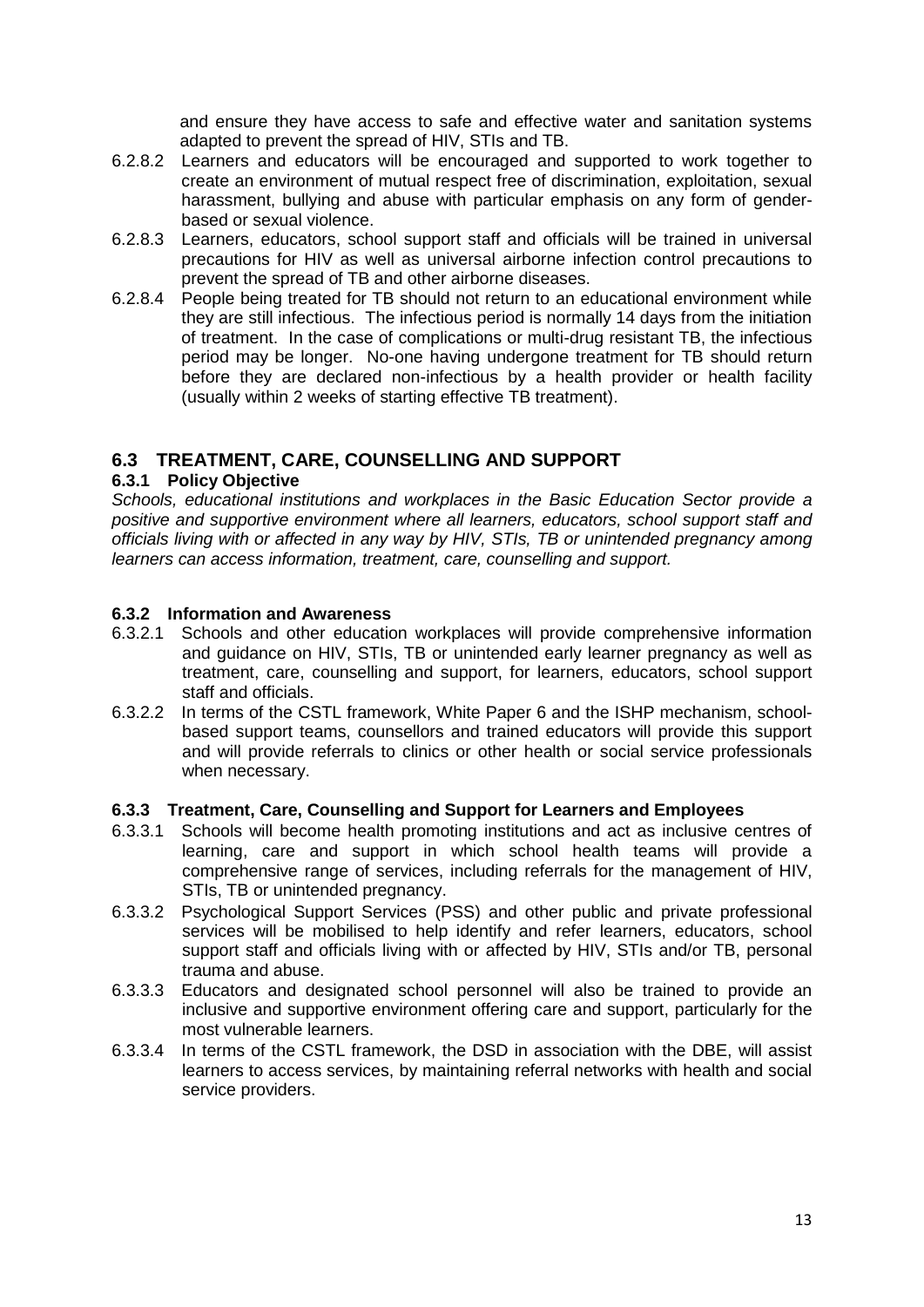#### <span id="page-25-0"></span>**6.3.4 Reasonable Accommodation**

- 6.3.4.1 Reasonable provision will be made to support the teaching and learning of all learners living with or affected by HIV, STIs or TB at every level of the Basic Education Sector.
- 6.3.4.2 Schools will accommodate any reasonable absence required for diagnosis, treatment, care, counselling and/or support linked to HIV, STIs, TB or pregnancy and will be flexible in implementing learning arrangements for learners unable to attend on a regular basis due to their need for support linked to these conditions.
- 6.3.4.3 Schools will provide support for the improvement of access and adherence to Antiretroviral Treatment (ART) for all learners, educators, support personnel and officials who are living with HIV.
- 6.3.4.4 The length of absence due to treatment for TB may vary depending on individual circumstance but in principle should be 14 days after starting treatment. Such absence must be regulated and confirmed by a health provider or Clinic and communicated to the school.

#### <span id="page-25-1"></span>**6.3.5 Gender Equity, Equality, Sensitivity and Empowerment**

- 6.3.5.1 Implementation of the Policy will take into account the different biological, social and cultural needs of male and female learners, educators, school support staff and officials as well as those of other gender orientations.
- 6.3.5.2 Policy implementation strategies will recognise that girls and young women are in a particularly vulnerable position, especially in relation to unplanned pregnancy, HIV and STIs. The unique vulnerabilities and matters affecting boys shall receive additional attention.
- 6.3.5.3 Schools, especially those with boarding facilities, will make additional provision for the protection of female and male learners and ensure access to such provision through institutional regulations.
- 6.3.5.4 Through the provisions of compulsory comprehensive sexuality education and associated learning materials, schools will teach learners about gender identity, gender roles, gender orientation and expression, the influence of power in relationships and the need for responsible and protective behaviours. These will be aligned to and include some lessons from international best practices on CSE. The special needs of all learners based on their gender identity and expression shall also be considered and prioritised.

#### <span id="page-25-2"></span>**6.3.6 Referral and Strategic Partnerships**

- 6.3.6.1 In terms of the CSTL framework, partnerships will be established through the mechanism of the ISHP to facilitate timely access to appropriate support and referral services. These services will include:
	- Information on sexual and reproductive health and rights (SRH&R);
	- Information on comprehensive sexuality education, contraception and dual protection;
	- Management of sexual harassment;
	- Pre-exposure prophylaxis (PrEP) for HIV (or counselling and referral );
	- Post exposure prophylaxis (PEP) for HIV (or counselling and referral);
	- Voluntary counselling, testing and treatment for HIV, STIs and TB;
	- Medical treatment including antiretroviral therapy (ART);
	- Care and treatment for TB and other opportunistic infections;
	- Information on and referral for Male Medical Circumcision (MMC) and appropriate time to undertake this service, including traditional circumcision;
	- Prevention of Mother to Child Transmission of HIV;
	- Referral for pregnant learners;
	- Grief and bereavement counselling; and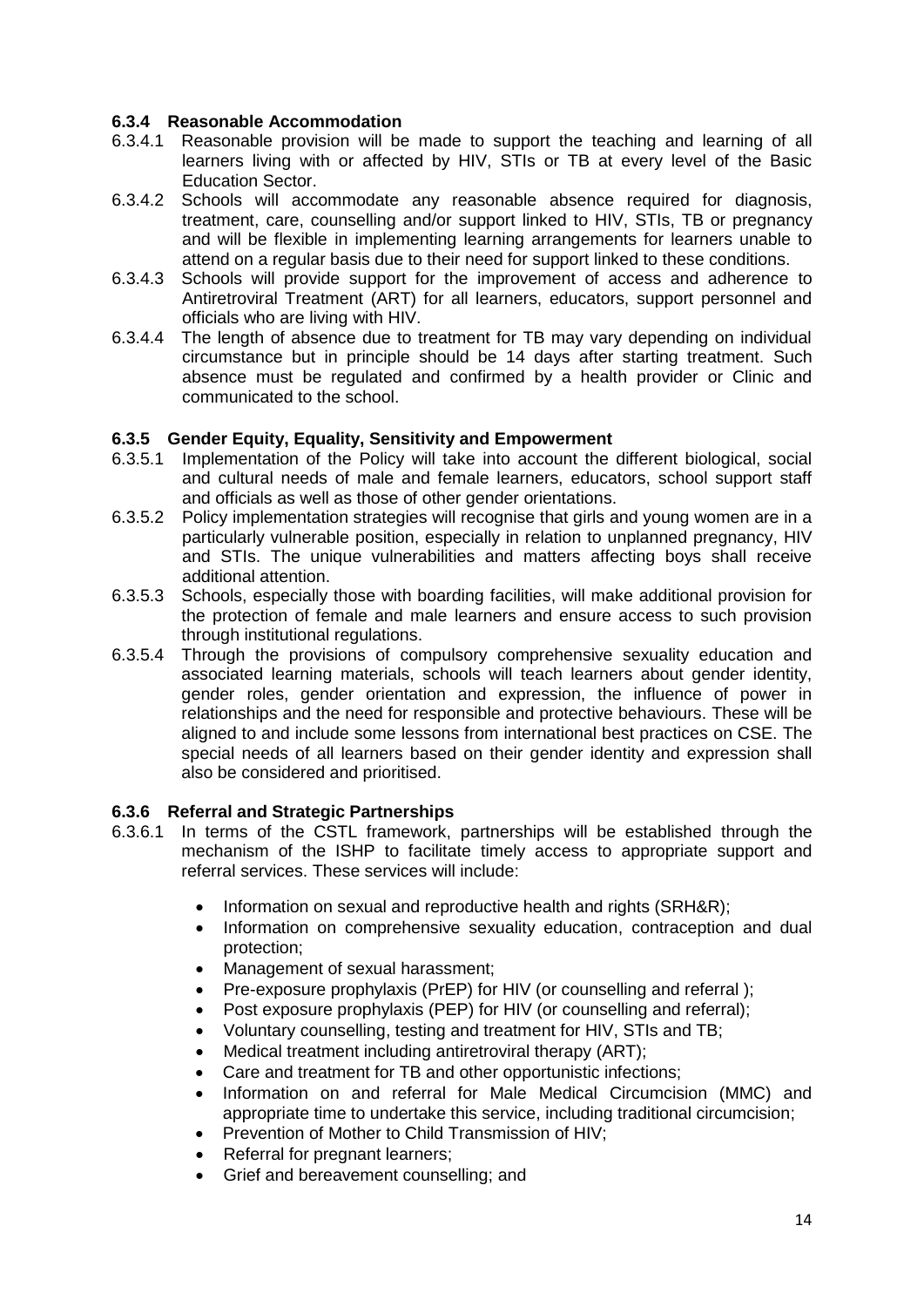Counselling for positive living and/or referral to support clubs.

# <span id="page-26-0"></span>**6.4 IMPACT MITIGATION**

### <span id="page-26-1"></span>**6.4.1 Policy Objective**

*To mitigate the impact of HIV, STIs, TB and unintended learner pregnancy on those individuals and groups not otherwise prioritised by the Basic Education System's prevention, treatment, care, support and workplace programmes through the provision of a structured and empowering environment.*

#### <span id="page-26-2"></span>**6.4.2 Orphans and Vulnerable Children**

- 6.4.2.1 The DBE shares responsibility with the DOH and DSD for the monitoring and management of the impact of HIV, STIs, TB and pregnancy on orphans and vulnerable children (OVC) and other infected and affected learners, but is primarily responsible for support to and retention of OVC in the Basic Education System.
- 6.4.2.2 The DBE will be required to develop the capacity of all schools to identify and assess the needs of these learners and ensure that they are able to continue with, and complete their education and can access post-school opportunities. A package of pro-poor programmes will be implemented to mitigate the impact of HIV, STIs and TB as well as any associated vulnerability.
- 6.4.2.3 In this regard, schools will be required to monitor the number of OVC in the Basic Education System by school, age, gender and grade. The DBE will ensure the regular capture and reporting of these statistics provincially, nationally and intersectorally to support the development of a decentralised OVC Register to inform coordinated Social Sector support.

#### <span id="page-26-3"></span>**6.4.3 LGBTQI Vulnerability**

6.4.3.1 The DBE acknowledges the vulnerability of lesbian, gay men, bisexual, transgender, queer, questioning and intersex (LGBTQI) learners, educators, school support staff and officials and will ensure that they enjoy the same support, protection and freedom as their heterosexual peers in the system. In addition, gender, gender identity and gender expression will be included in the curriculum for CSE (see sections 6.2.2 and 6.2.6).

#### <span id="page-26-4"></span>**6.4.4 Special Needs Education and Disabilities**

- 6.4.5.6 The DBE will address the needs of those learners living with or affected by HIV, STIs, TB or pregnancy with special learning needs or disabilities and ensure their inclusion in the provision of teaching and learning in a barrier-free Basic Education Sector.
- 6.4.5.7 Learners with special learning needs and/or disabilities have a potentially heightened vulnerability to HIV, STIs and/or TB and require dedicated attention to safeguard their personal and educational interests, especially in terms of genderbased violence and abuse.

#### <span id="page-26-5"></span>**6.4.5 School Support and Flexibility**

- 6.4.5.1 Schools will be flexible in the design and scheduling of their classes and programmes to accommodate the needs of learners who are orphaned, vulnerable, infected or affected.
- 6.4.5.2 Schools will provide nutritional supplementation within the basic education sector through the National School Nutrition Programme for learners made vulnerable by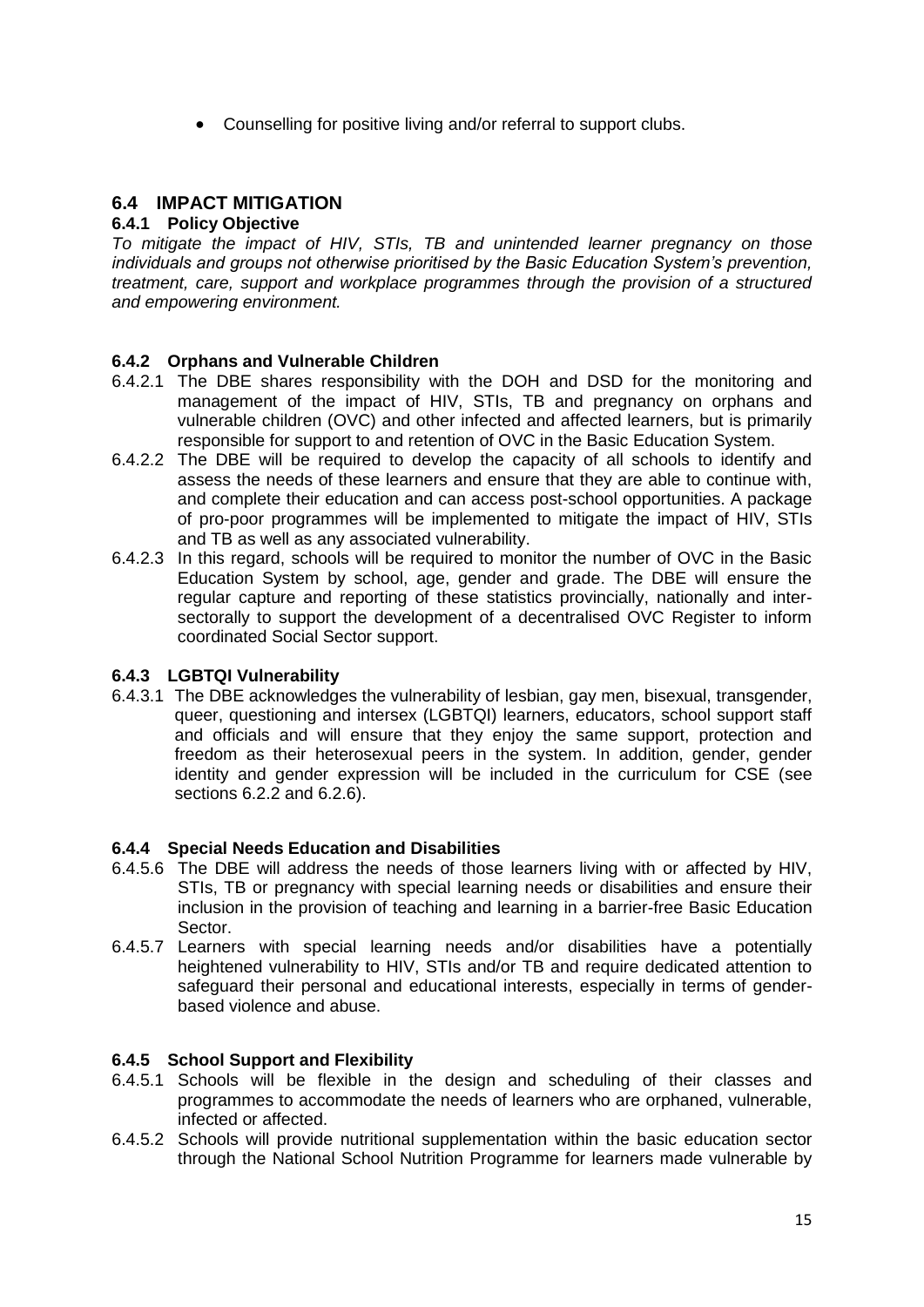poverty, orphaning, HIV, STIs and/or TB or any other condition affecting their capacity to learn or remain in school.

# <span id="page-27-0"></span>**6.5 WORKPLACE ISSUES**

# <span id="page-27-1"></span>**6.5.1 Policy Objective**

*The Basic Education Sector workplace is characterised by non-discriminatory labour practice, as well as sensitivity and responsiveness to the needs of those living with or affected by HIV, STIs or TB, and is free of risk and stigma for all educators, school support staff and officials.*

#### <span id="page-27-2"></span>**6.5.2 Information and Awareness**

- 6.5.2.1 Educators, school support staff and officials will have access to comprehensive and accurate HIV, STI, TB and reproductive health information, as well as awareness, prevention, testing and counselling programmes in all workplaces in the Basic Education Sector.
- 6.5.2.2 Awareness programmes will be regularly conducted on sexual and reproductive health issues, including harassment and abuse in the workplace, and relevant resource materials will be developed and made available.
- 6.5.2.3 Partnerships will be established through the mechanisms of the CSTL and Employee Health and Wellness (EHW) programmes to facilitate access to appropriate support and referral services at every level for educators, school support staff and officials.

#### <span id="page-27-3"></span>**6.5.3 HIV, STIs and TB in the Workplace**

- 6.5.3.1 All educators, school support staff and officials in the Basic Education Sector workplace have the right to personal dignity, confidentiality and fair labour practice.
- 6.5.3.2 No educators, school support staff, officials or other employees of the DBE, at any level, will be discriminated against on the basis of HIV, STIs, TB or pregnancy in terms of recruitment, appointment, deployment, employment, promotion, training or benefits, or be required to undergo HIV, STI, TB or pregnancy testing as a condition of these arrangements.
- 6.5.3.3 Confidentiality and privacy of personal information will be maintained at all times and procedures will be in place to prevent and address discrimination and stigmatisation of employees living with or affected by HIV and/or TB.
- 6.5.3.4 The different needs and circumstances of educators, school support staff and officials in the workplace, whether female, male or any other gender orientation will be recognised and addressed.
- 6.5.3.5 The provision of male and female condoms and other forms of contraception, together with information on their use, will be assured by the DBE in a discreet, appropriate and accessible manner in the workplace.

#### <span id="page-27-4"></span>**6.5.4 Safe Workplace Practices**

- 6.5.4.1 Safe, health promoting workplaces will be established at all levels of the Basic Education Sector to provide a safe and secure environment for teaching and learning.
- 6.5.4.2 OHS guidelines will incorporate HIV, STI and TB prevention and care strategies.

#### <span id="page-27-5"></span>**6.5.5 Employee Wellness**

6.5.5.1 In terms of the Employee Health and Safety (EHW) programme, counselling, treatment and psycho-social support will be available for employees living with or affected by HIV, STIs, TB or pregnancy through referral to appropriate services.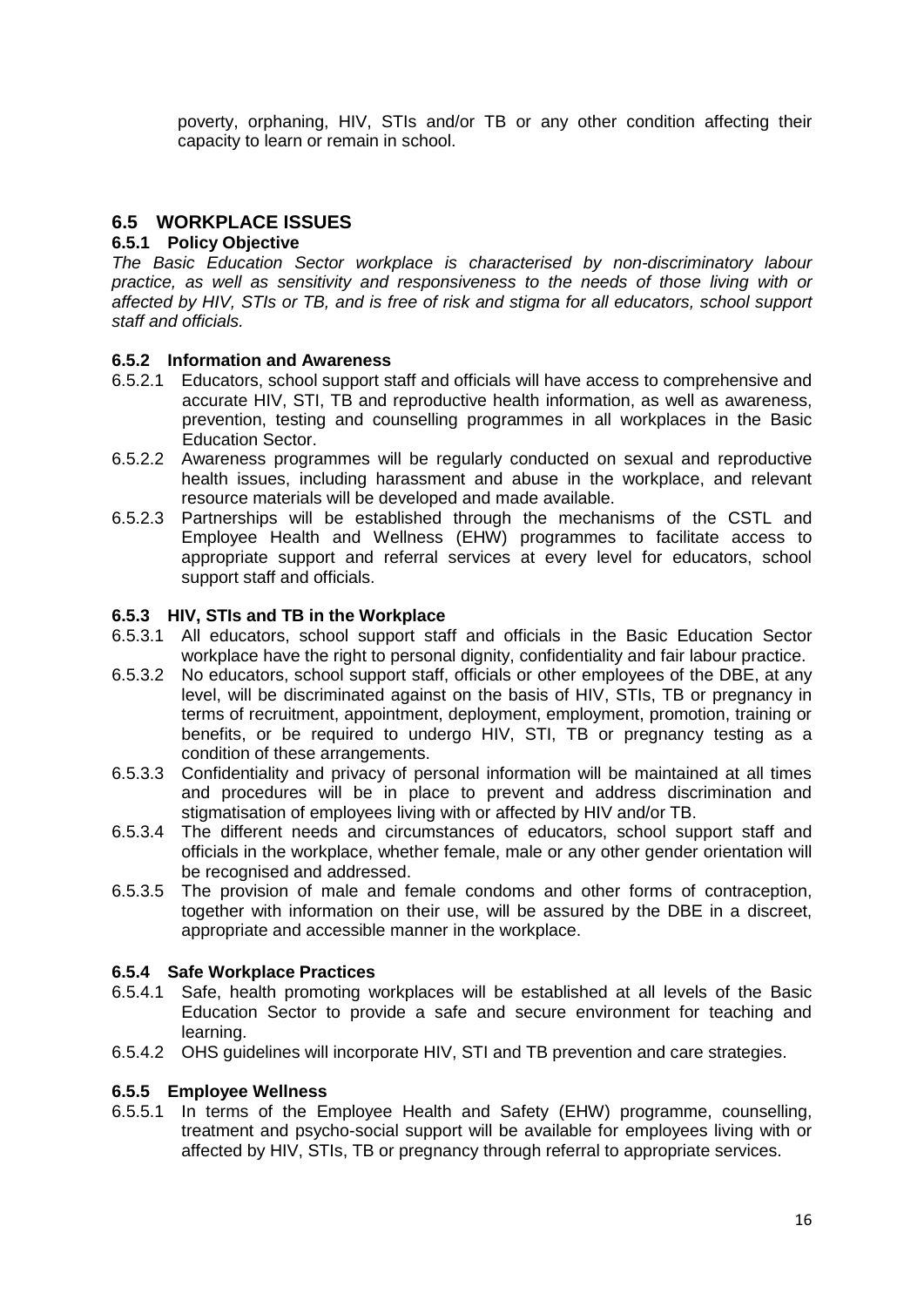- 6.5.5.2 Disability and/or death resulting from HIV, STIs, or TB will be reduced through universal access to screening, diagnosis, care and treatment of these conditions.
- 6.5.5.3 The DBE will endeavour to ensure that employees living with HIV, STIs and/or TB have access to the Healthcare Sector and adhere to their treatment regimens to maintain optimal health.

#### <span id="page-28-0"></span>**6.5.6 Sexual Abuse and Harassment in the Workplace**

- 6.5.6.1 There will be zero tolerance for any form of sexual abuse directed at any learners, educators, school support staff and officials, including harassment, sexual molestation, sexual exploitation, gender-based violence and/or rape in the Basic Education workplace.
- 6.5.6.2 Anyone within the Basic Education workplace who exploits their position or authority over other adults or learners will be subject to disciplinary procedures determined by sector policies and regulations.
- 6.5.6.3 Employers and managers within the Basic Education Sector have a responsibility to inform all employees in the workplace of their rights, responsibilities and sanctions applicable to sexually-related misconduct or harassment.

#### <span id="page-28-1"></span>**6.5.7 Reasonable Accommodation for Ill-Health and Absenteeism**

- 6.5.7.1 The Basic Education Sector will take all reasonable steps to accommodate the needs of educators, school support staff and officials living with or affected by HIV STI, TB or pregnancy, including enforced absenteeism for treatment, counselling or the renewal of prescribed medication, in accordance with DPSA PILIR guidelines.
- 6.5.7.2 If employees are unable to continue their normal duties on medical grounds, the rules regarding incapacity will apply and relief-educators and other relief staff and officials will be engaged to ensure the continuity of teaching and learning.

# <span id="page-28-2"></span>**6.6 MANAGEMENT OF POLICY RESPONSE**

# <span id="page-28-3"></span>**6.6.1 Policy Objective**

*Sustainable management structures and strategies are in place at all levels of the Basic Education Sector to plan and implement this HIV, STIs and TB Policy and monitor and report its progress and success over the life of the Policy.*

#### <span id="page-28-4"></span>**6.6.2 Management and Coordination**

- 6.6.2.1 The impact of HIV, STIs, TB and unintended learner pregnancies on education makes existing systemic problems worse, and a strategic response must be mainstreamed into routine Education Sector management at every level.
- 6.6.2.2 The DBE will guide and coordinate the planning and implementation of a new strategic framework for HIV, STIs, TB and teenage pregnancy response by the nine provincial Departments of Education, down to the district and institutional level.
- 6.6.2.3 *Field Guides* for the application and use of this Policy will be developed for use at provincial, district and institutional levels, designed to address key issues and questions at each of these levels.

#### <span id="page-28-5"></span>**6.6.3 Structural Arrangements**

6.6.3.1 The emphasis on mainstreaming and accelerating HIV, STIs, TB and unintended learner pregnancy response in the DBE's new strategic framework will require the establishment of a HEDCOM Sub-Committee, with an explicit mandate to coordinate and strengthen the work of the DBE at national, provincial, district and institutional level, and monitor implementation of this Policy against the outcome indicators identified in the DBE's Integrated Strategy on HIV, STIs and TB and the NSP (2017-2022).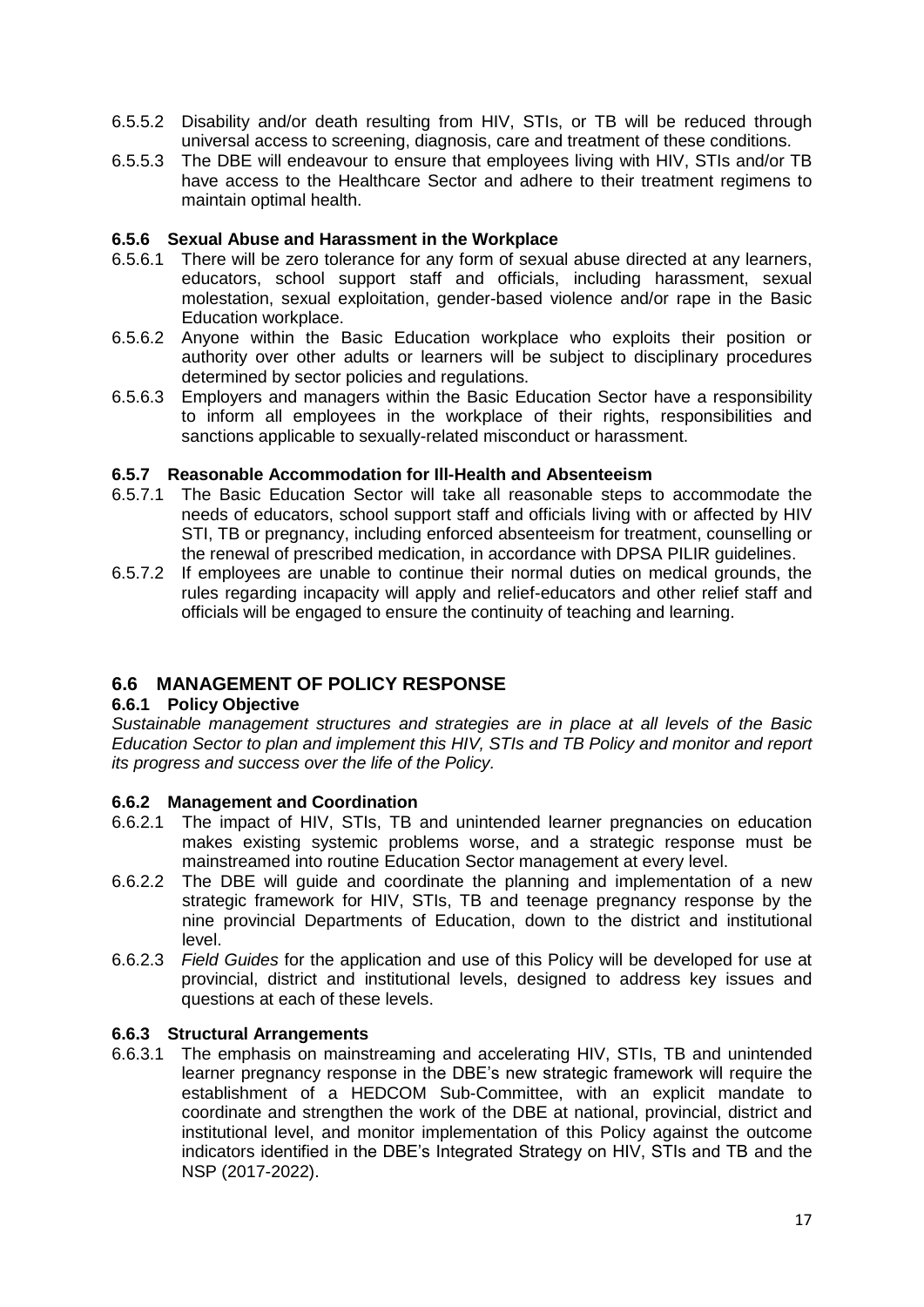- 6.6.3.2 The DBE's HEDCOM Sub-Committee will be responsible for aligning, delivering and coordinating policy, operational activities, budgetary priorities, staffing and other norms and standards between the DBE and the nine provincial Departments of Education, and will prioritise the national resourcing of programmes.
- 6.6.3.3 The HEDCOM Sub-Committee will establish an inclusive Coordinating Committee to ensure the involvement of key stakeholders and interest groups such as, but not limited to, representatives of SANAC, Educator Unions, SGBs, DHET, DOH, DPSA, DOW and DSD.
- 6.6.3.4 These arrangements will be systematised to facilitate the regular flow of information up to the HEDCOM Sub-Committee, and down to the district and school level in all nine provincial Departments of Education.

# <span id="page-29-0"></span>**6.6.4 Roles and Responsibilities**

- 6.6.4.1 The DBE will be responsible for facilitating the resourcing of the Basic Education Sector response, in order to achieve the objectives and outcomes of this Policy, in support of the country's NSP (2017-2022).
- 6.6.4.2 The successful implementation of the HIV, STI, TB and unintended pregnancy response strategy will be the responsibility of those sections of the DBE impacted by HIV, STIs, TB or unintended pregnancy at national, provincial, district and institutional level, requiring them to mainstream these responses into their diverse portfolios.
- 6.6.4.3 The nine provincial Departments of Education will be responsible for mainstreaming the implementation of the HIV, STI and TB Policy and strategy within their provincial, district and institutional structures, and the allocation and management of provincial resources for these programmes.
- 6.6.4.4 District offices and officials will play a critical support role in developing and implementing HIV, STIs, TB and unintended pregnancy programmes at the school level and their capacity to do so will be enhanced through guidance and training.
- 6.6.4.5 At the institutional level, schools will be required to develop their own policy in response to HIV, STIs, TB and unintended pregnancy, based on this National Policy and provincial and school *Field Guides*, taking account the specific circumstances of the school concerned.
- 6.6.4.6 Parents and communities will be required to participate in the school response to HIV, STIs, TB and unintended learner pregnancy and the implementation of prevention programmes at the school level. Their support, resources and capacity will be harnessed to play a supporting role, and will be enhanced through guidance and training.

#### <span id="page-29-1"></span>**6.6.5 Strategic Partnerships**

- 6.6.5.1 Strategic partnerships will be established at the national and provincial levels with key stakeholder groups and organisations, such as educator unions, academic and research institutions, parent bodies and faith-based, traditional and cultural organisations.
- 6.6.5.2 Such partnerships will be established with relevant community-based organisations and non-government organisations (NGOs) at the local, district and provincial levels to leverage support and provide information, prevention, counselling and other services for learners, educators, school support staff and officials.
- 6.6.5.3 Strategic partnerships will also be established with community-based and nongovernmental organisations and youth groups to support access to information and peer-education.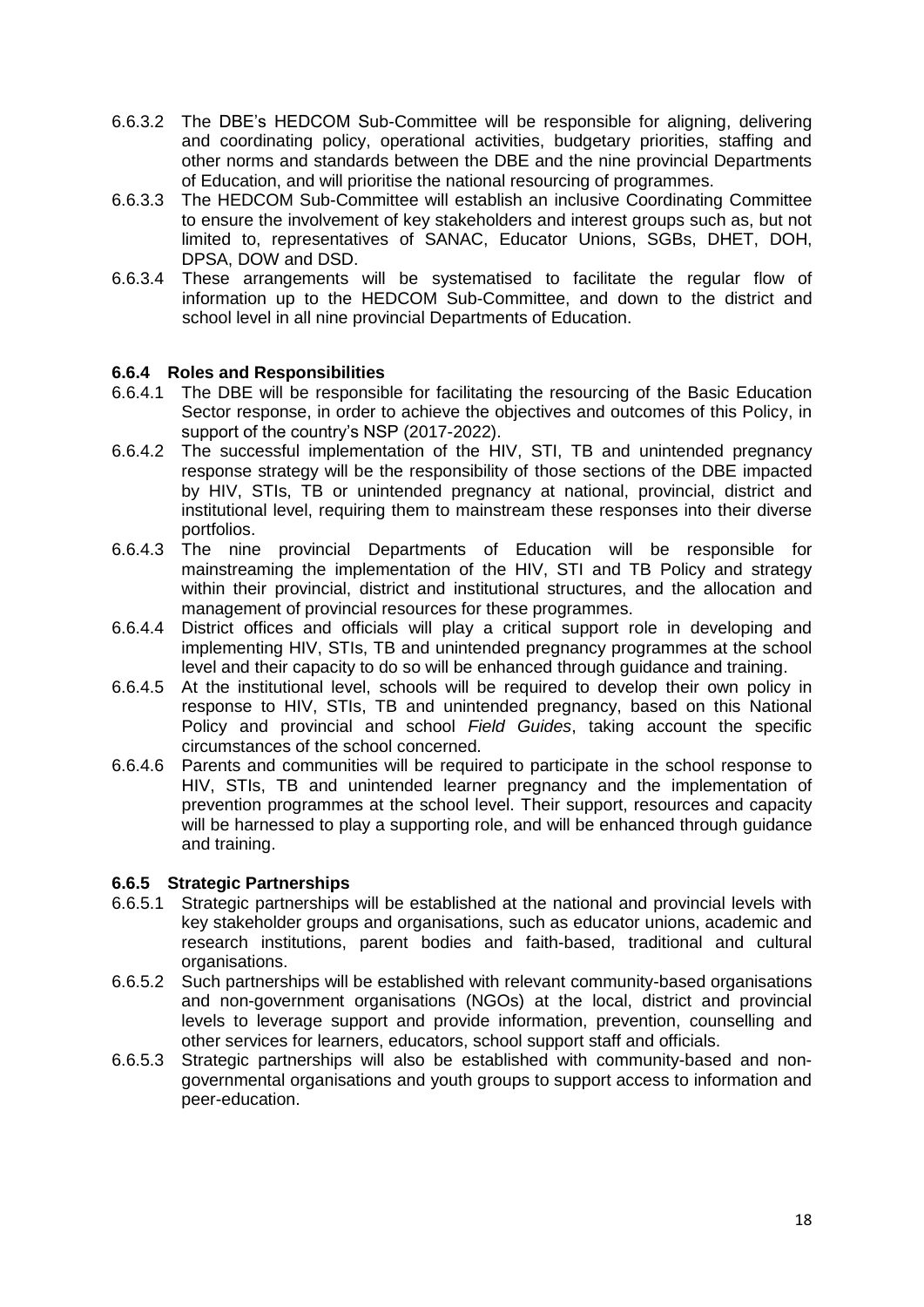# <span id="page-30-0"></span>**6.6.6 Human Resource Training and Development**

- 6.6.6.1 All the personnel identified, selected or employed to manage HIV, STIs, and TB programmes at every level will be appropriately orientated and trained to play their role in implementation, monitoring and reporting.
- 6.6.6.2 Such training will be repeated and recurrent and will develop the requisite professional and technical skills required to support the designated roles of the personnel involved.
- 6.6.6.3 The personnel involved will be regarded as senior education officers with a professional role in the mainstreaming of the HIV, STIs and TB, and effective education system management.

#### <span id="page-30-1"></span>**6.6.7 Strategy Outputs, Performance Measures and Activities**

- 6.6.7.1 The DBE will develop a Monitoring and Evaluation (M&E) Framework linked to an Implementation Plan (IP) to measure inputs, process/activities, outputs, outcomes and impact to inform recurrent planning, resource allocation and strategy refinement, and ensure the reporting of these. Reports will be generated and submitted quarterly and annually.
- 6.6.7.2 Adequate resources will be allocated nationally and provincially to support the monitoring, evaluation and reporting of the Policy and strategy implementation.
- 6.6.7.3 All levels of the Basic Education Sector will report on the implementation of the Policy and Implementation Plan in their annual reports, against the performance measures identified in the linked M&E Framework.

#### <span id="page-30-2"></span>**6.6.8 Research Agenda**

**\_\_\_\_\_\_\_\_\_\_\_\_**

- 6.6.8.1 A comprehensive and prioritised research agenda will be developed to support operational and behavioural research as well as any other research related to these conditions as they pertain to the basic education sector.
- 6.6.8.2 All strategy goals, objectives and outcomes will be transparently monitored and evaluated in line with Government's Monitoring and Evaluation (M&E) Framework, and research considered on all components of the strategy.
- 6.6.8.3 The DBE will coordinate all related research in the Basic Education Sector and collaborate with other stakeholders and research agencies to focus resources and avoid duplication, in order to share the results of the research on a regular basis and to sharpen DBE programmes.

19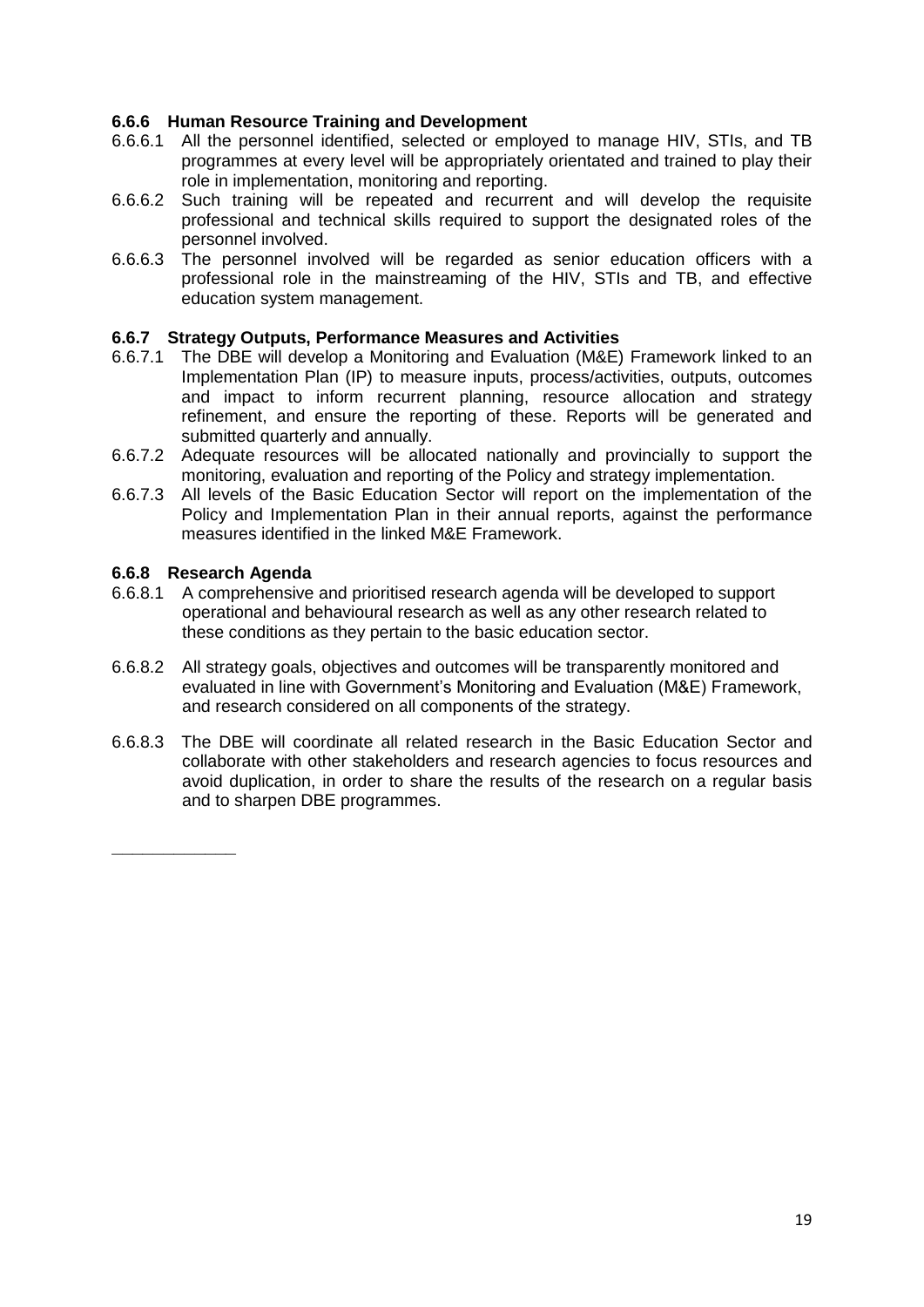# <span id="page-31-0"></span>**ADDENDUM A: INDEX OF KEY POLICY ISSUES**

| <b>ISSUE</b>                           | <b>FOCUS AREA</b>                                                                                                                                                                                                                                                                                                                                               | <b>PAGE</b>                                                                |
|----------------------------------------|-----------------------------------------------------------------------------------------------------------------------------------------------------------------------------------------------------------------------------------------------------------------------------------------------------------------------------------------------------------------|----------------------------------------------------------------------------|
| <b>Advocacy</b>                        | <b>Enabling Environment</b>                                                                                                                                                                                                                                                                                                                                     | $\overline{7}$                                                             |
| <b>Alignment</b>                       | National Strategic Plan on HIV, STIs and TB 7<br><b>Enabling Environment</b>                                                                                                                                                                                                                                                                                    | 12                                                                         |
| <b>Condoms</b>                         | Prevention<br><b>Privacy and Confidentiality</b>                                                                                                                                                                                                                                                                                                                | 7<br>8                                                                     |
| <b>Coordination</b>                    | <b>Policy Goals</b><br><b>Enabling Environment</b><br><b>Impact Mitigation</b><br>Management of Policy Response<br><b>Structural Arrangements</b>                                                                                                                                                                                                               | 4<br>$\overline{7}$<br>13<br>15<br>16                                      |
| <b>Curriculum Development</b>          | Prevention                                                                                                                                                                                                                                                                                                                                                      | 9                                                                          |
| <b>Educator Training &amp; Support</b> | Prevention<br>Initial Professional Education of Teachers<br>Continuing Professional Teacher Develop.                                                                                                                                                                                                                                                            | 10<br>10<br>10                                                             |
| <b>Employee Wellness</b>               | <b>Workplace Issues Policy Theme</b>                                                                                                                                                                                                                                                                                                                            | 14                                                                         |
| <b>Enabling Environment</b>            | <b>Policy Theme</b><br><b>Contact Investigation</b><br><b>Strategic Framework</b>                                                                                                                                                                                                                                                                               | 6<br>9<br>15                                                               |
| Gender                                 | Preamble (Equality)<br>Guiding Principles (Access to Information)<br><b>Guiding Principles (Sensitivity)</b><br>Treatment, Care, Counselling (Roles)<br><b>Impact Mitigation</b><br>Glossary of Terminology (Equality)<br>Glossary of Terminology (Roles/Prejudice)<br>Glossary of Terminology (Transgender)<br><b>Glossary of Terminology (Discrimination)</b> | 3<br>$\mathbf 5$<br>$\,6$<br>11<br>12 <sub>2</sub><br>22<br>22<br>22<br>22 |
| <b>Gender Issues</b>                   | Treatment, Care, Counselling & Support                                                                                                                                                                                                                                                                                                                          | 12                                                                         |
| <b>Gender (-Based) Violence</b>        | <b>Guiding Principles</b><br>Prevention<br><b>Workplace Issues</b><br><b>Glossary of Terminology</b>                                                                                                                                                                                                                                                            | 6<br>$9\,$<br>14<br>22                                                     |
| <b>Guiding Principles</b>              | <b>Guiding Principles</b>                                                                                                                                                                                                                                                                                                                                       | 4                                                                          |
| HIV & TB in the Workplace              | Workplace Issues                                                                                                                                                                                                                                                                                                                                                | 14                                                                         |
| <b>HR Training &amp; Development</b>   | Management of Policy Response                                                                                                                                                                                                                                                                                                                                   | 17                                                                         |
| <b>Impact Mitigation</b>               | Policy Theme                                                                                                                                                                                                                                                                                                                                                    | 12                                                                         |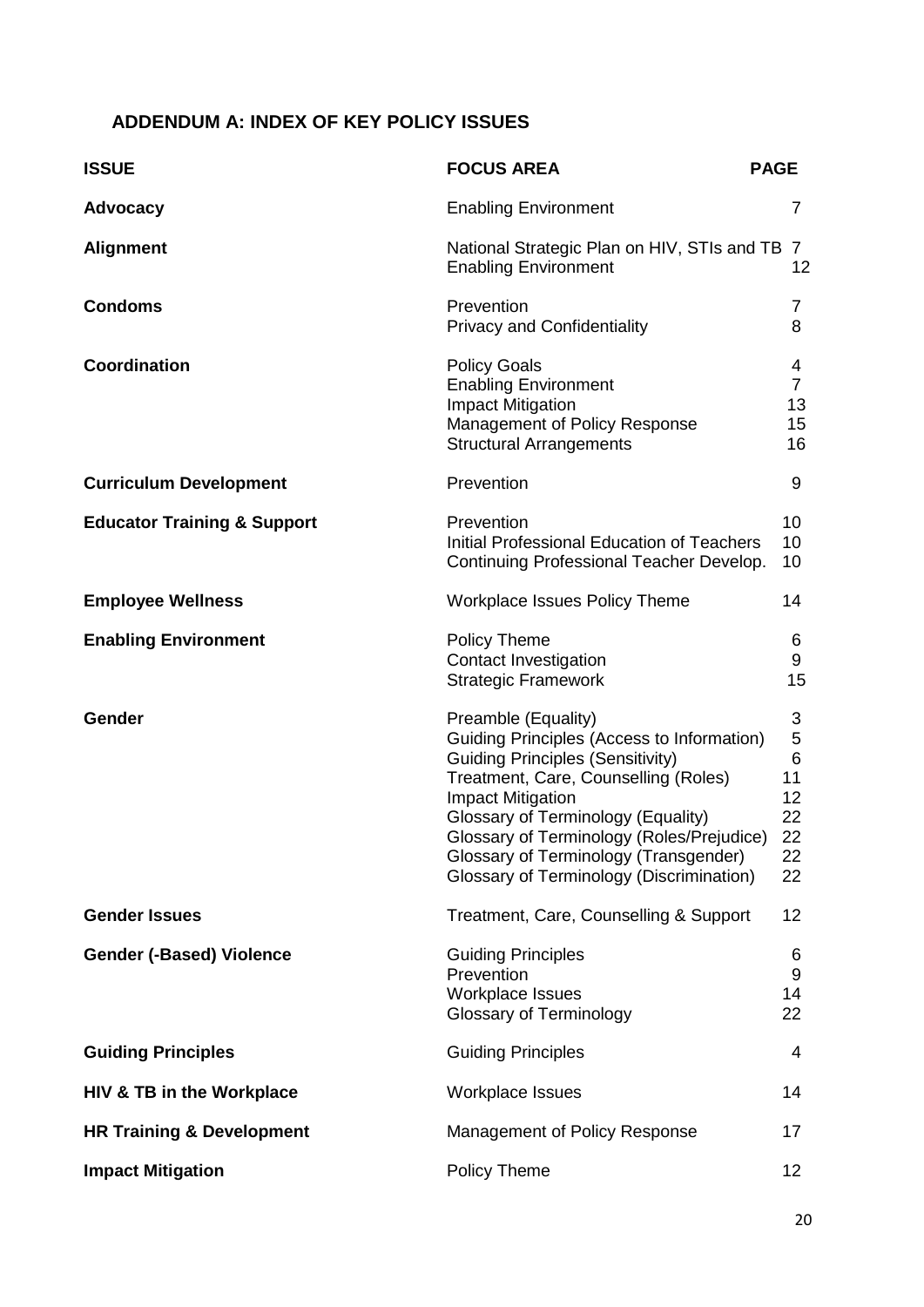| <b>Information &amp; Awareness</b>        | Prevention<br>Treatment, Care, Counselling & Support<br>Workplace Issues                                                                                                                                                                                                                                                                                                | $\overline{7}$<br>10<br>13                                                                                                         |
|-------------------------------------------|-------------------------------------------------------------------------------------------------------------------------------------------------------------------------------------------------------------------------------------------------------------------------------------------------------------------------------------------------------------------------|------------------------------------------------------------------------------------------------------------------------------------|
| Leadership                                | <b>Enabling Environment</b>                                                                                                                                                                                                                                                                                                                                             | $\overline{7}$                                                                                                                     |
| <b>Mainstreaming</b>                      | <b>Policy Goals</b><br><b>Enabling Environment</b><br>Management of Policy Response<br>Roles & Responsibilities<br>HR Training & Development<br><b>Definition</b>                                                                                                                                                                                                       | 4<br>$\overline{7}$<br>15<br>16<br>17<br>23                                                                                        |
| <b>Management</b>                         | Challenge (Preamble)<br>Issue (Preamble)<br>Shared Responsibility (Preamble)<br><b>Enabling Environment</b><br><b>OVC</b> (Impact Mitigation)<br><b>Policy Response</b>                                                                                                                                                                                                 | 2<br>$\begin{array}{c} 2 \\ 3 \\ 7 \end{array}$<br>12<br>15                                                                        |
| <b>Management of Policy Response</b>      | <b>Policy Theme</b>                                                                                                                                                                                                                                                                                                                                                     | 15                                                                                                                                 |
| <b>Orphans &amp; Vulnerable Children</b>  | <b>Impact Mitigation</b>                                                                                                                                                                                                                                                                                                                                                | 12                                                                                                                                 |
| <b>Policy Implementation &amp; Review</b> | <b>Impact Mitigation</b><br>Treatment, Care, Counselling & Support                                                                                                                                                                                                                                                                                                      | 12<br>10                                                                                                                           |
| <b>Prevention</b>                         | Preamble: Shared Responsibility<br><b>Policy Goals</b><br>Policy Theme<br><b>Combination Approaches</b><br>Protocols<br><b>Curriculum Development</b><br>Messaging<br><b>Impact Mitigation</b><br>Information & Awareness: Workplace<br><b>Safe Workplace Practices</b><br>Management of Policy Response<br>Research Agenda<br>Glossary of Terminology: Positive Health | 3<br>4<br>$\,6$<br>$\overline{7}$<br>$\begin{array}{c} 8 \\ 8 \end{array}$<br>$\boldsymbol{9}$<br>12<br>14<br>16<br>15<br>17<br>23 |
| <b>Reasonable Accommodation</b>           | <b>Guiding Principles</b><br>Treatment, Care, Counselling & Support<br>Workplace: III-Health & Absenteeism                                                                                                                                                                                                                                                              | 6<br>10<br>15                                                                                                                      |
| Referral                                  | <b>Guiding Principles</b><br>Treatment, Care, Counselling & Support<br>Referrals & Strategic Partnerships<br><b>Workplace Information &amp; Awareness</b><br><b>Workplace Employee Wellness</b>                                                                                                                                                                         | 4<br>$\boldsymbol{9}$<br>11<br>14<br>14                                                                                            |
| <b>Research Agenda</b>                    | Management of Policy Response                                                                                                                                                                                                                                                                                                                                           | 17                                                                                                                                 |
| <b>Roles &amp; Responsibilities</b>       | <b>Enabling Environment</b><br>HR Training and Development                                                                                                                                                                                                                                                                                                              | 7<br>17                                                                                                                            |